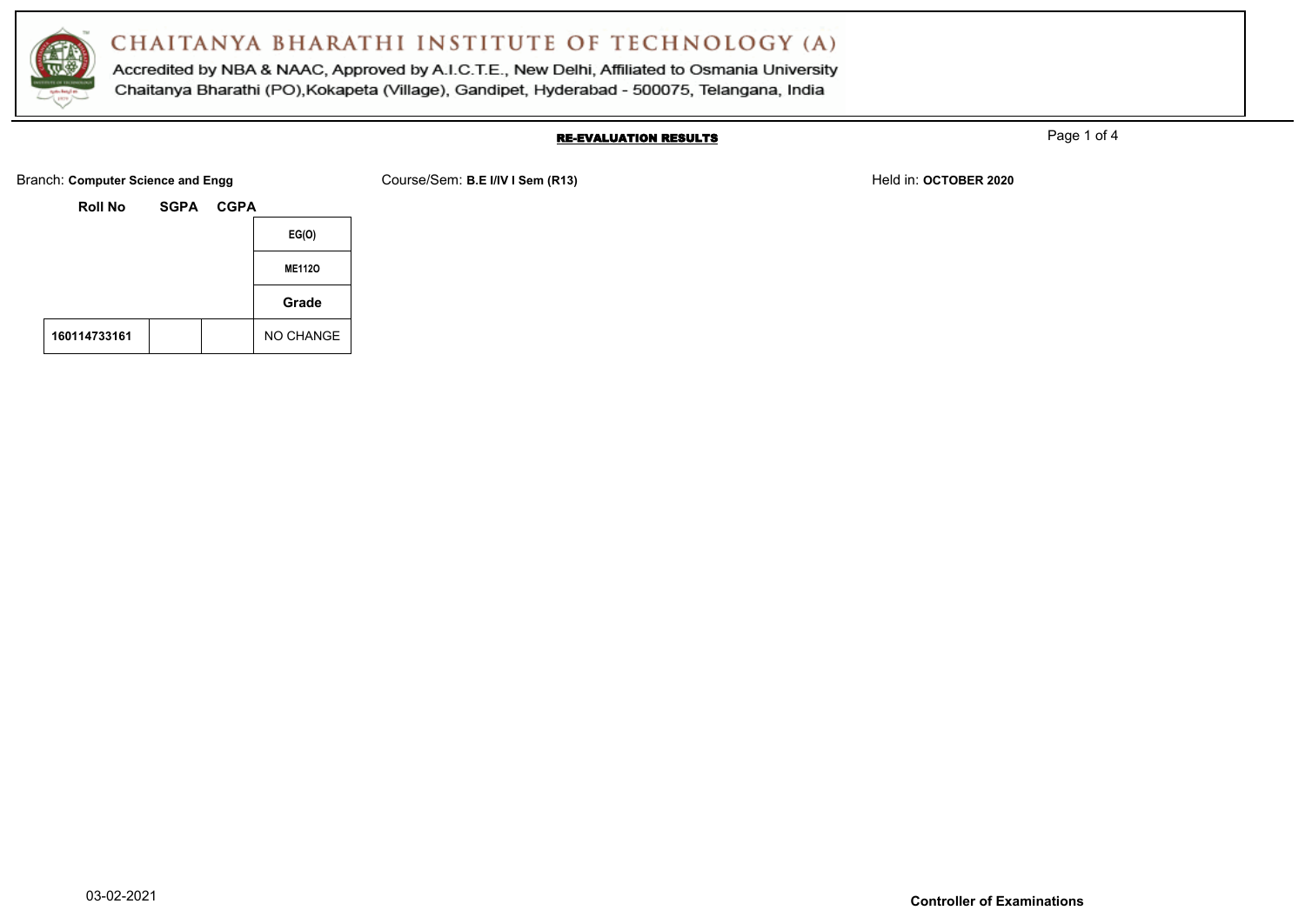

Accredited by NBA & NAAC, Approved by A.I.C.T.E., New Delhi, Affiliated to Osmania University Chaitanya Bharathi (PO), Kokapeta (Village), Gandipet, Hyderabad - 500075, Telangana, India

### RE-EVALUATION RESULTS

Page 2 of 4

|              |      |             | station: Electrical and Electromec Engg |  |
|--------------|------|-------------|-----------------------------------------|--|
|              | CGPA | <b>SGPA</b> | <b>Roll No</b>                          |  |
| Phy-I        |      |             |                                         |  |
| <b>PY111</b> |      |             |                                         |  |
| Grade        |      |             |                                         |  |

|              |  | Grade     |
|--------------|--|-----------|
| 160115734017 |  | NO CHANGE |

Branch: Electrical and Electronics Engg **Course/Sem: B.E I/IV I Sem (R13)** Held in: OCTOBER 2020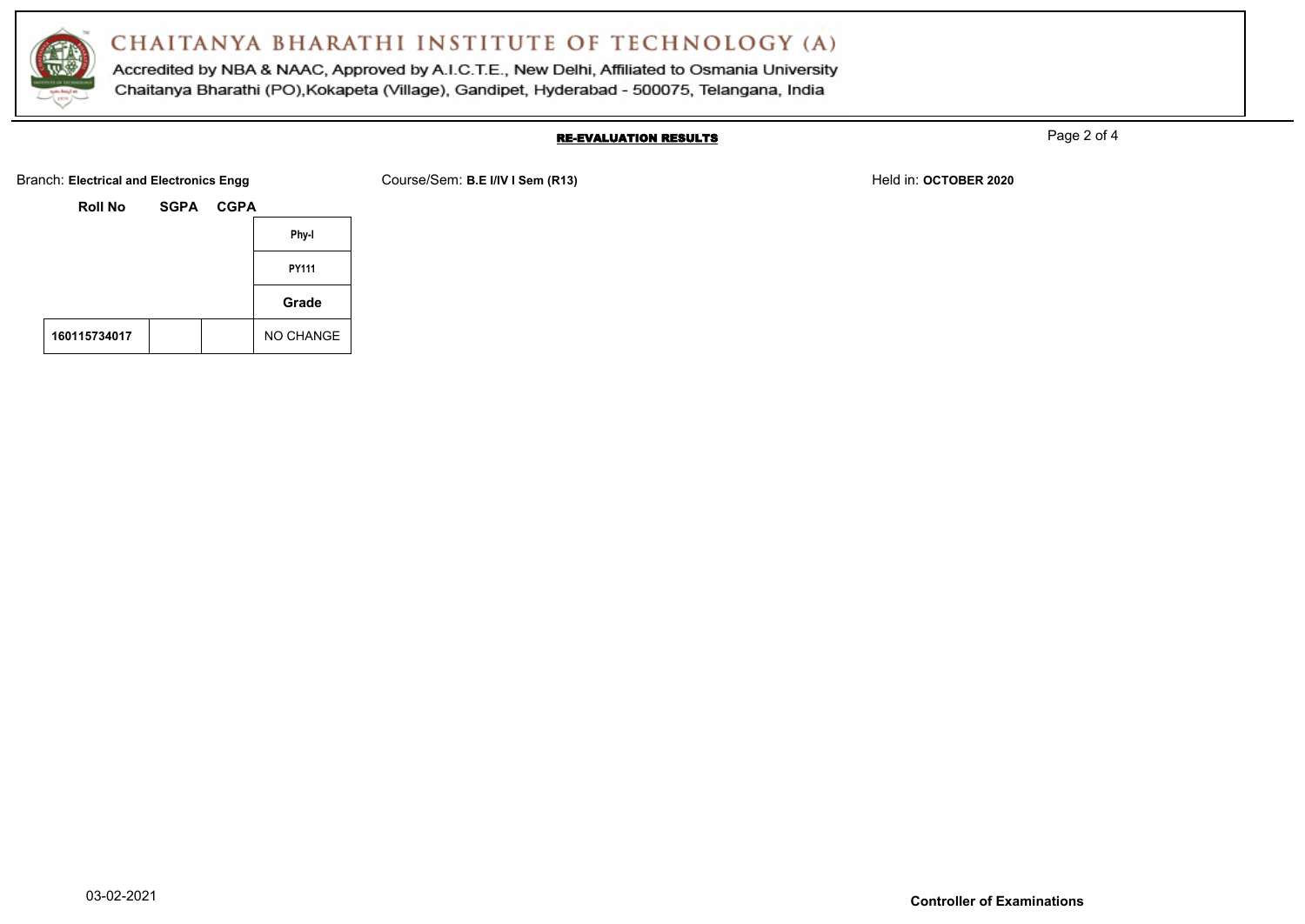

Accredited by NBA & NAAC, Approved by A.I.C.T.E., New Delhi, Affiliated to Osmania University Chaitanya Bharathi (PO), Kokapeta (Village), Gandipet, Hyderabad - 500075, Telangana, India

### RE-EVALUATION RESULTS

Page 3 of 4

Branch: Mechanical Engineering **Course/Sem: B.E I/IV I Sem (R13)** Held in: OCTOBER 2020

| Roll No | <b>SGPA</b> | <b>CGPA</b> |
|---------|-------------|-------------|
|         |             |             |

|              |  | $EG-I(O)$     | Phy-I     |
|--------------|--|---------------|-----------|
|              |  | <b>ME1110</b> | PY111     |
|              |  | Grade         | Grade     |
| 160114736099 |  | NO CHANGE     | NO CHANGE |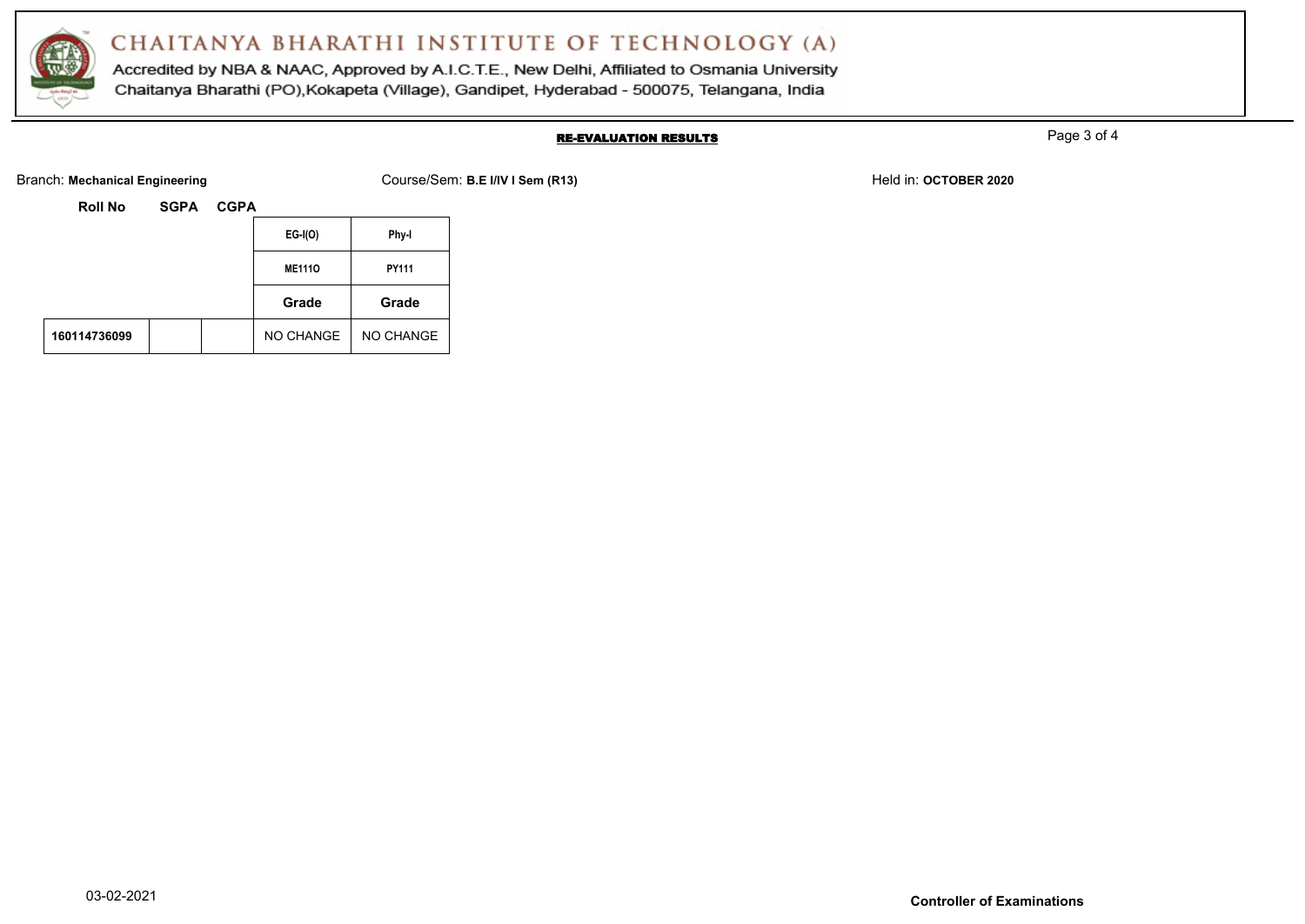

Accredited by NBA & NAAC, Approved by A.I.C.T.E., New Delhi, Affiliated to Osmania University Chaitanya Bharathi (PO), Kokapeta (Village), Gandipet, Hyderabad - 500075, Telangana, India

### RE-EVALUATION RESULTS

Page 4 of 4

Branch: **Production Engineering** Course/Sem: **B.E I/IV I Sem (R13)** Held in: **OCTOBER 2020** Held in: **OCTOBER 2020** 

| Roll No | <b>SGPA</b> |
|---------|-------------|
|         |             |

|              |  | EM-I         | Phy-I        |
|--------------|--|--------------|--------------|
|              |  | <b>CE111</b> | <b>PY111</b> |
|              |  | Grade        | Grade        |
| 160113738004 |  | NO CHANGE    |              |
| 160115738005 |  | NO CHANGE    | NO CHANGE    |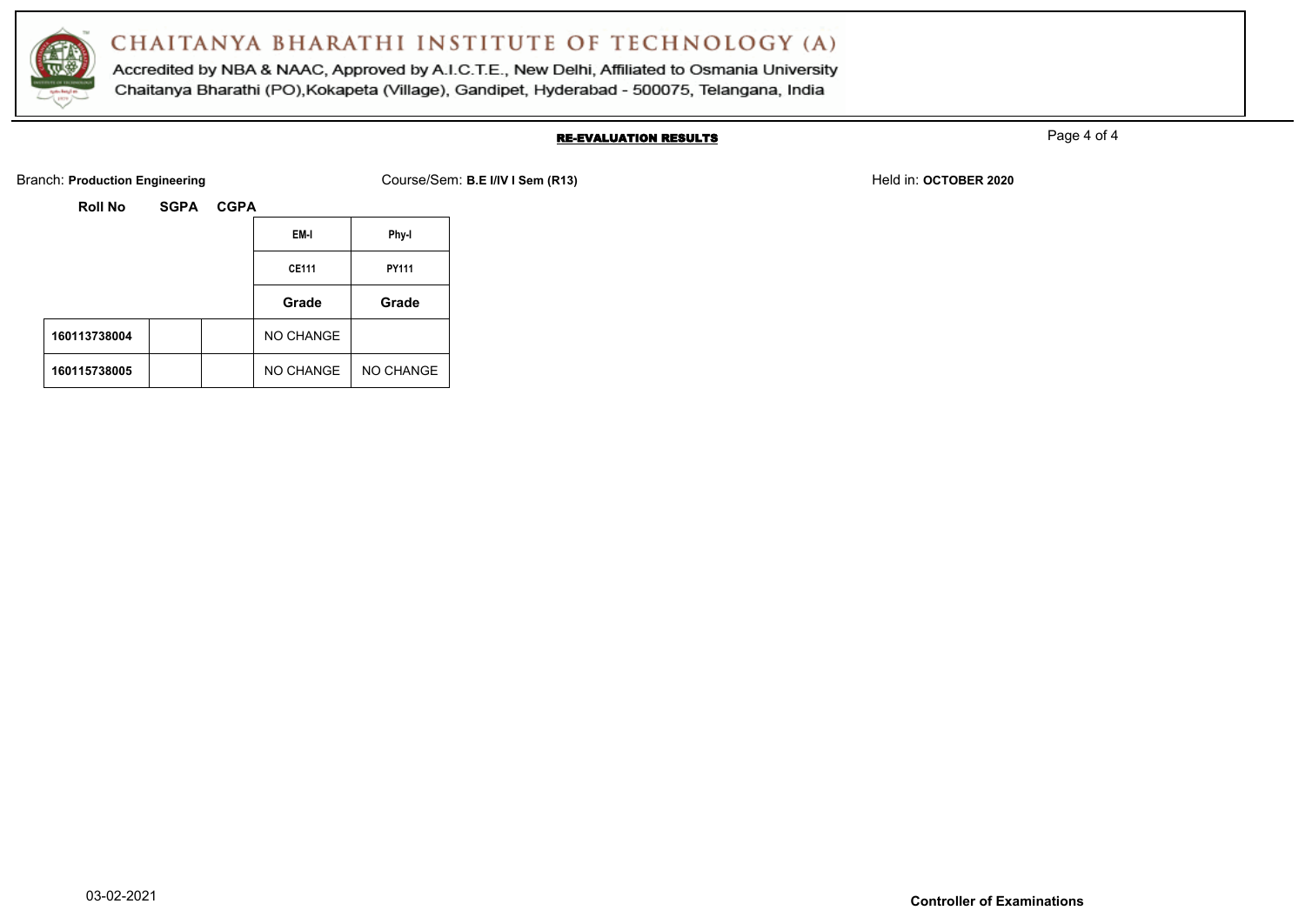

Accredited by NBA & NAAC, Approved by A.I.C.T.E., New Delhi, Affiliated to Osmania University Chaitanya Bharathi (PO), Kokapeta (Village), Gandipet, Hyderabad - 500075, Telangana, India

#### RE-EVALUATION RESULTS

Page 1 of 3

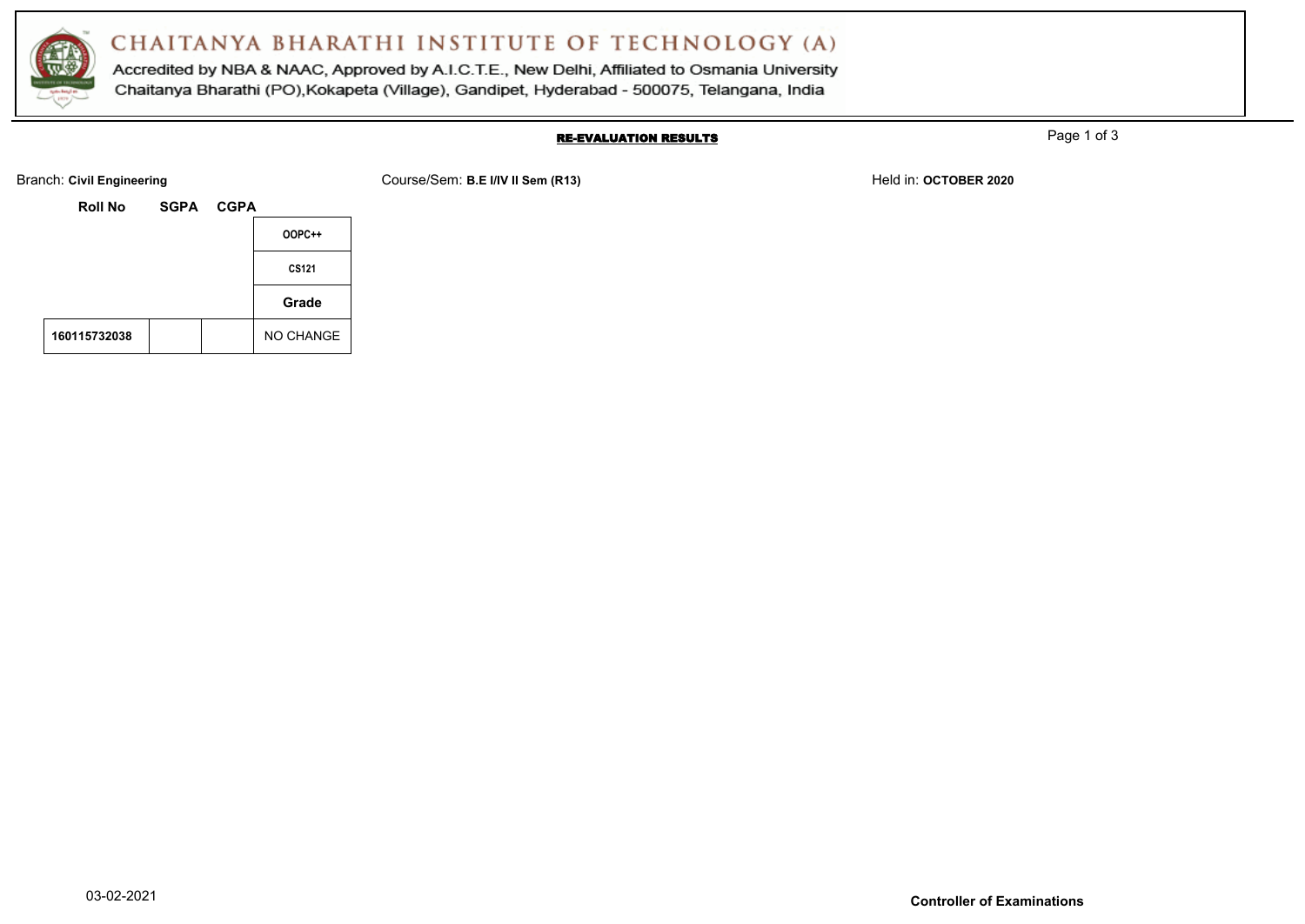

Accredited by NBA & NAAC, Approved by A.I.C.T.E., New Delhi, Affiliated to Osmania University Chaitanya Bharathi (PO), Kokapeta (Village), Gandipet, Hyderabad - 500075, Telangana, India

### RE-EVALUATION RESULTS

Page 2 of 3

Branch: Mechanical Engineering **Course/Sem: B.E I/IV II Sem (R13)** Held in: OCTOBER 2020

| Roll No | <b>SGPA</b> | <b>CGPA</b> |
|---------|-------------|-------------|
|         |             |             |

|              |  | <b>ENG PHY-II</b> | M-II         |
|--------------|--|-------------------|--------------|
|              |  | PY121             | <b>MT121</b> |
|              |  | Grade             | Grade        |
| 160115736037 |  |                   | NO CHANGE    |
| 160115736059 |  | NO CHANGE         |              |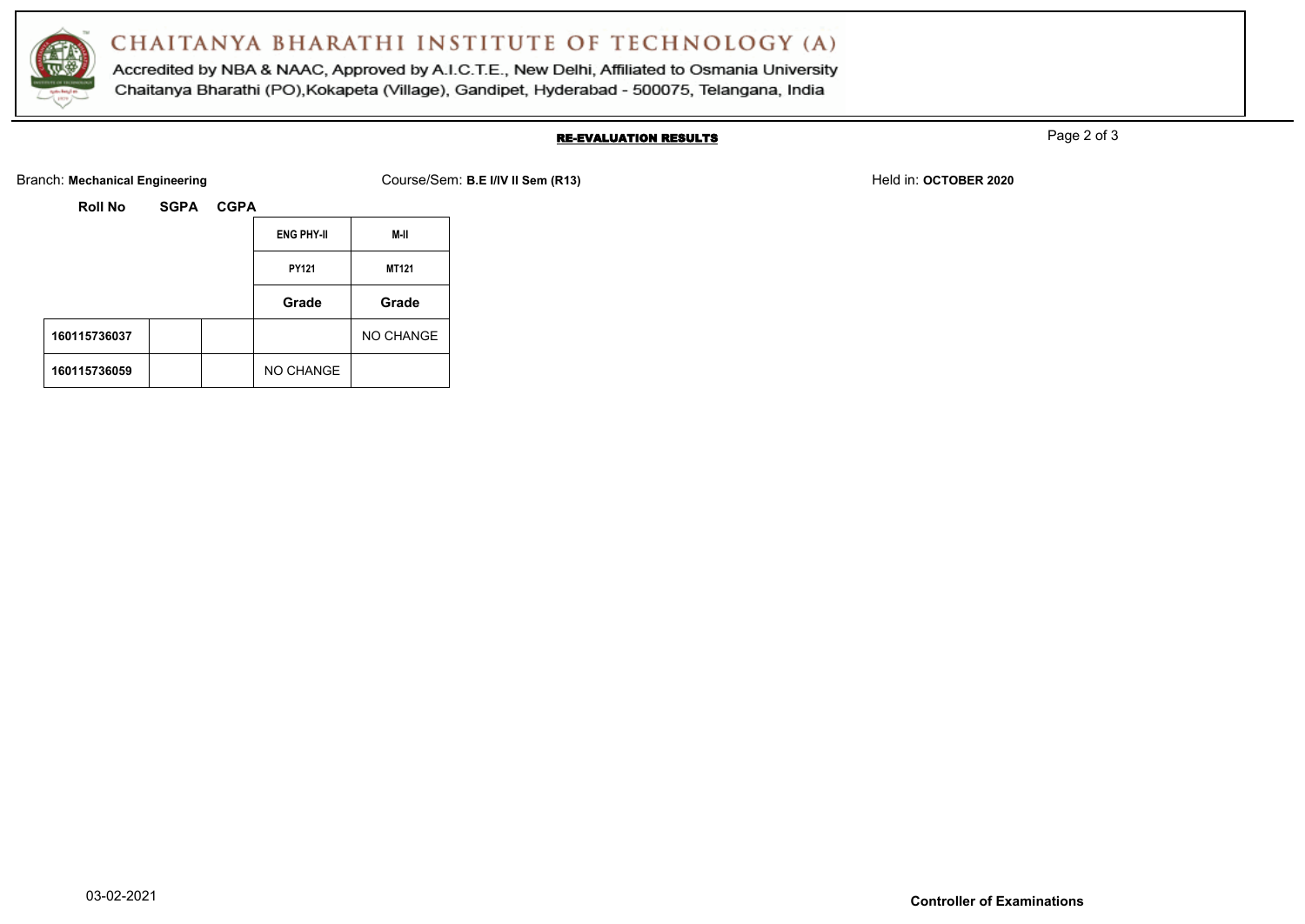

Accredited by NBA & NAAC, Approved by A.I.C.T.E., New Delhi, Affiliated to Osmania University Chaitanya Bharathi (PO), Kokapeta (Village), Gandipet, Hyderabad - 500075, Telangana, India

### RE-EVALUATION RESULTS

Page 3 of 3

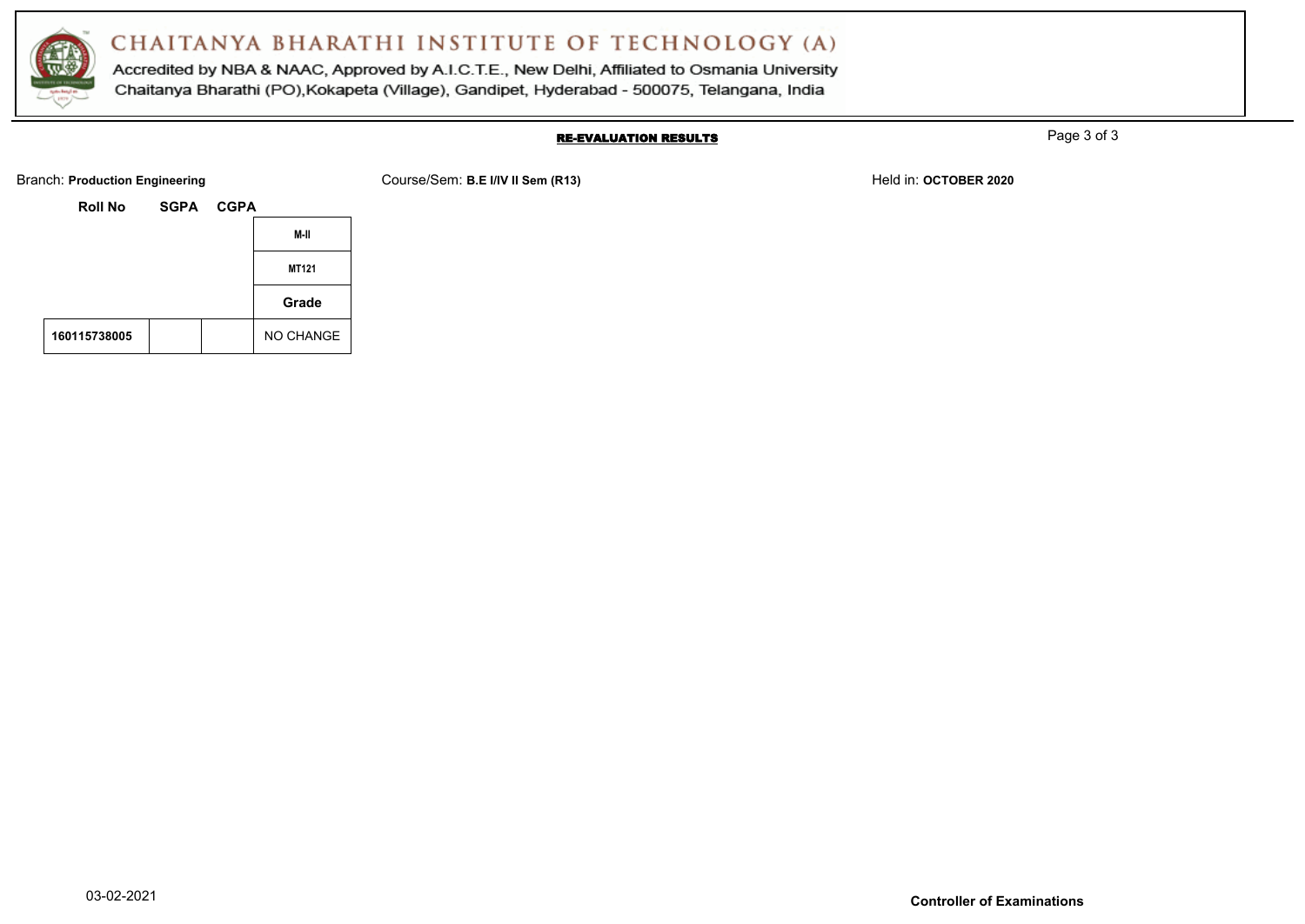

Accredited by NBA & NAAC, Approved by A.I.C.T.E., New Delhi, Affiliated to Osmania University Chaitanya Bharathi (PO), Kokapeta (Village), Gandipet, Hyderabad - 500075, Telangana, India

### RE-EVALUATION RESULTS

Page 1 of 6

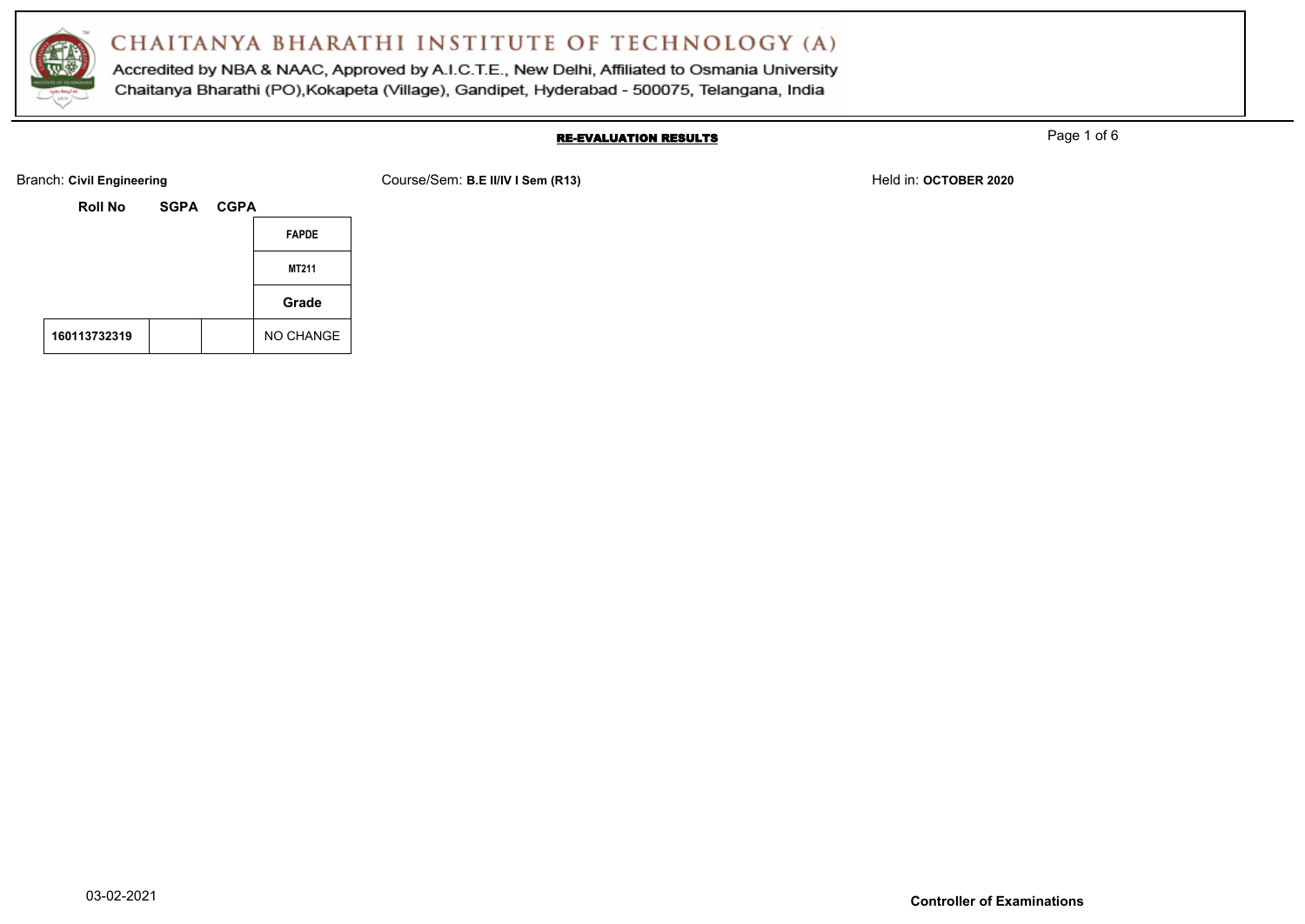

Accredited by NBA & NAAC, Approved by A.I.C.T.E., New Delhi, Affiliated to Osmania University Chaitanya Bharathi (PO), Kokapeta (Village), Gandipet, Hyderabad - 500075, Telangana, India

### RE-EVALUATION RESULTS

Page 2 of 6

Branch: **Computer Science and Engg** Course/Sem: **B.E II/IV I Sem (R13)** Held in: **OCTOBER 2020** Held in: **OCTOBER 2020** 

| Roll No | <b>SGPA</b> | <b>CGPA</b> |
|---------|-------------|-------------|
|---------|-------------|-------------|

|              |  | BE        | <b>FAPDE</b> |
|--------------|--|-----------|--------------|
|              |  | EC215     | MT211        |
|              |  | Grade     | Grade        |
| 160114733311 |  | NO CHANGE | NO CHANGE    |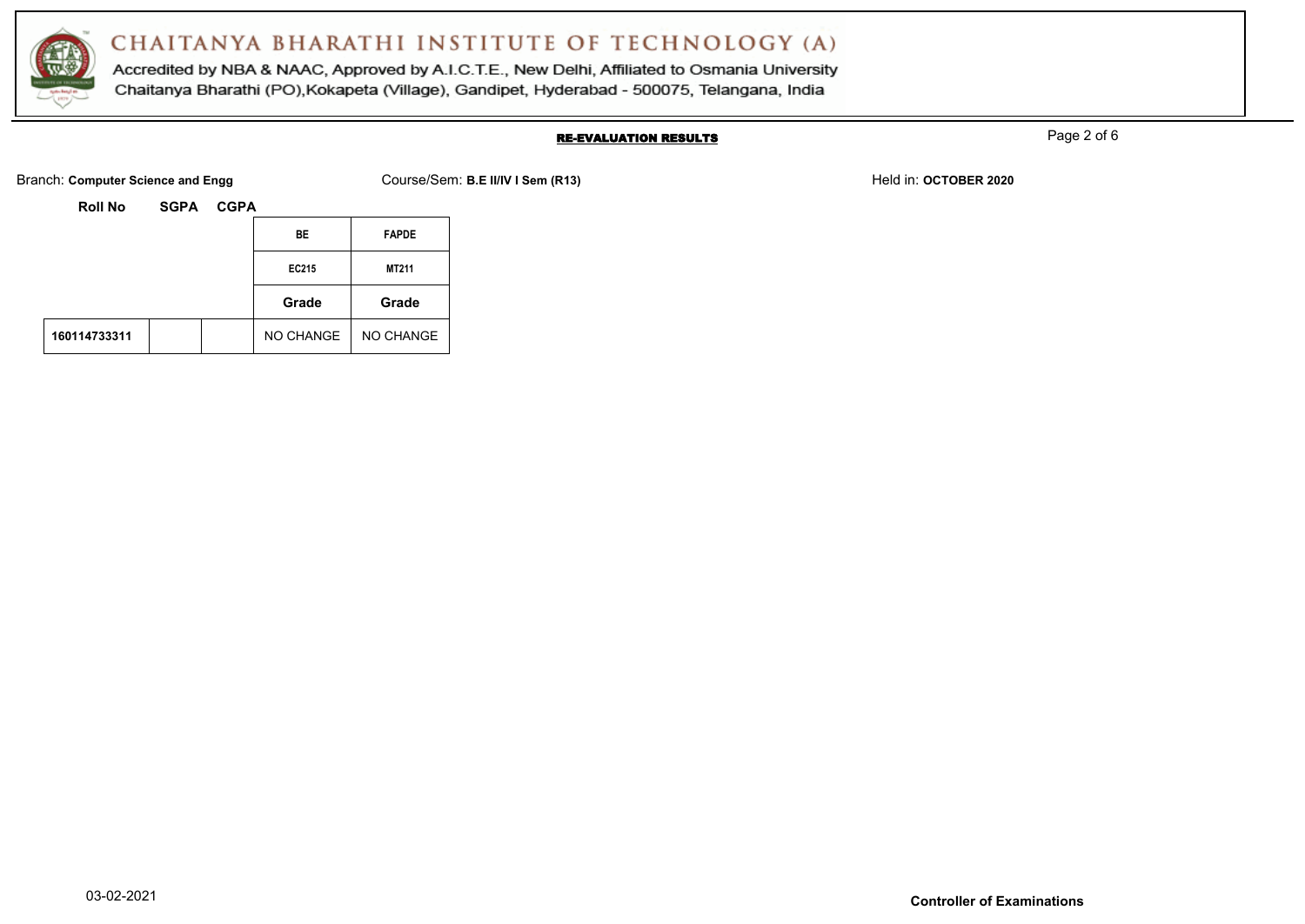

Accredited by NBA & NAAC, Approved by A.I.C.T.E., New Delhi, Affiliated to Osmania University Chaitanya Bharathi (PO), Kokapeta (Village), Gandipet, Hyderabad - 500075, Telangana, India

#### RE-EVALUATION RESULTS

Page 3 of 6

Branch: Electrical and Electronics Engg **Course/Sem: B.E II/IV I Sem (R13)** Held in: OCTOBER 2020

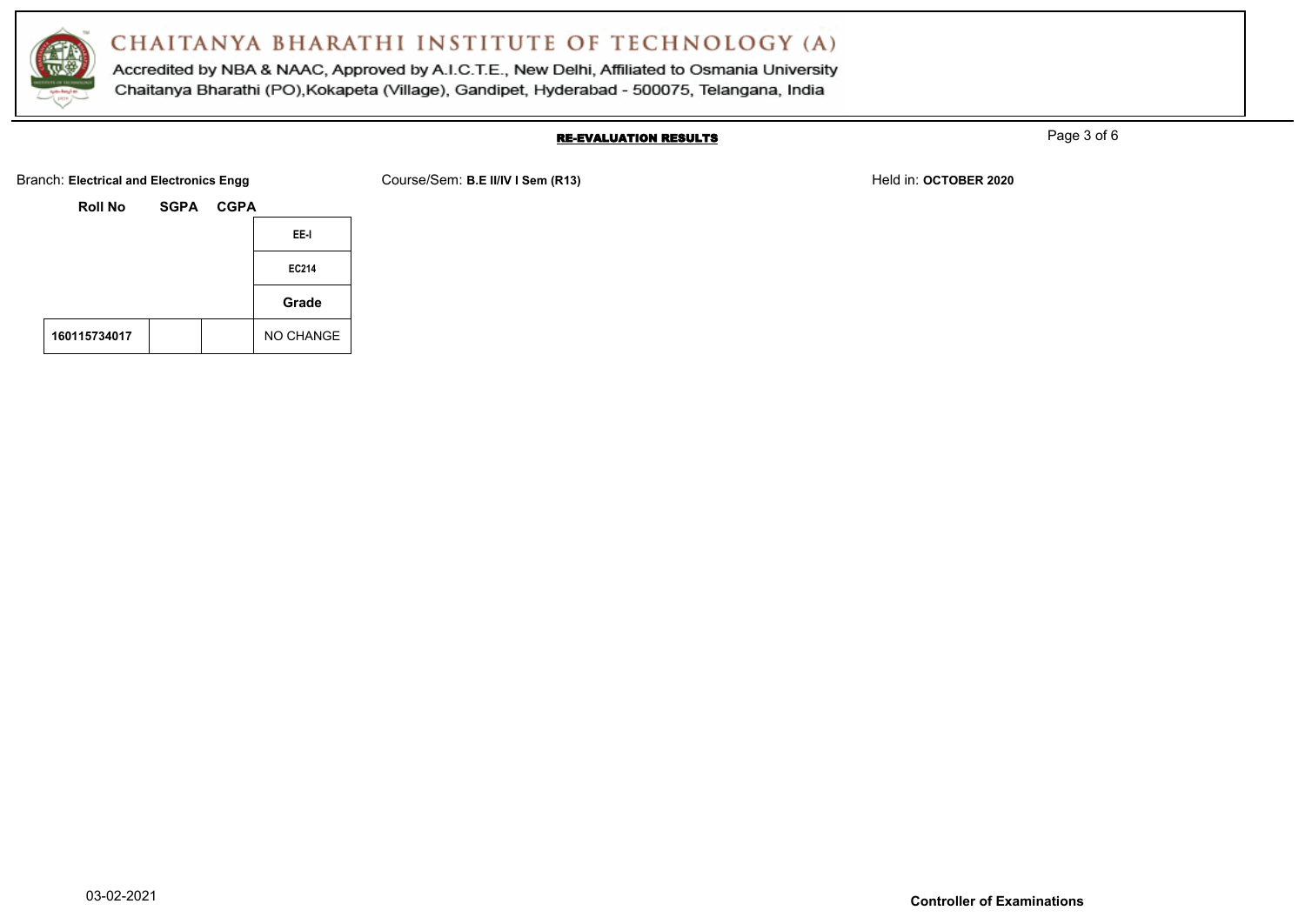

Accredited by NBA & NAAC, Approved by A.I.C.T.E., New Delhi, Affiliated to Osmania University Chaitanya Bharathi (PO), Kokapeta (Village), Gandipet, Hyderabad - 500075, Telangana, India

#### RE-EVALUATION RESULTS

Page 4 of 6

Branch: Electronics and Communication Engg Course/Sem: B.E II/IV I Sem (R13) Held in: OCTOBER 2020

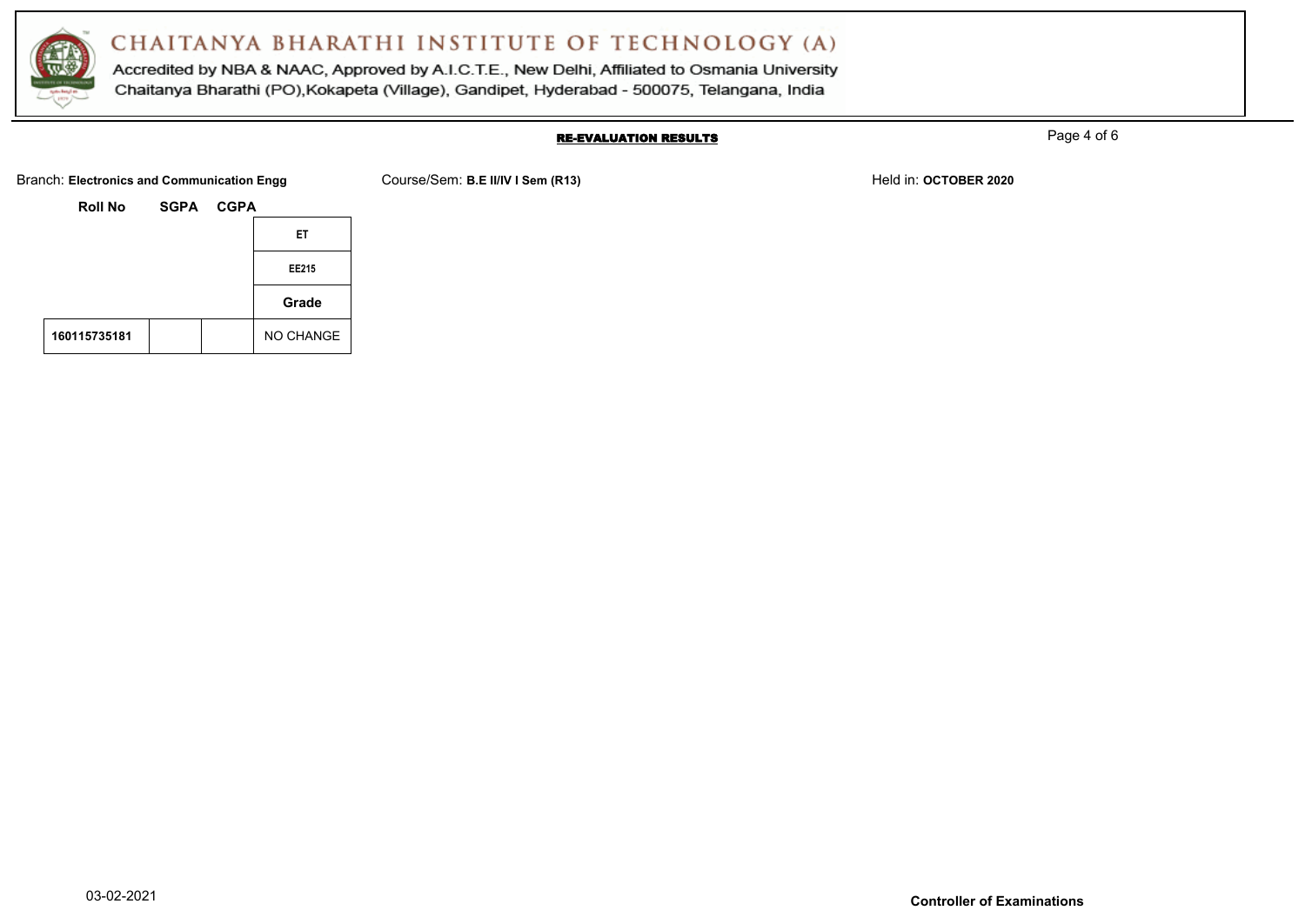

Accredited by NBA & NAAC, Approved by A.I.C.T.E., New Delhi, Affiliated to Osmania University Chaitanya Bharathi (PO), Kokapeta (Village), Gandipet, Hyderabad - 500075, Telangana, India

### RE-EVALUATION RESULTS

Page 5 of 6

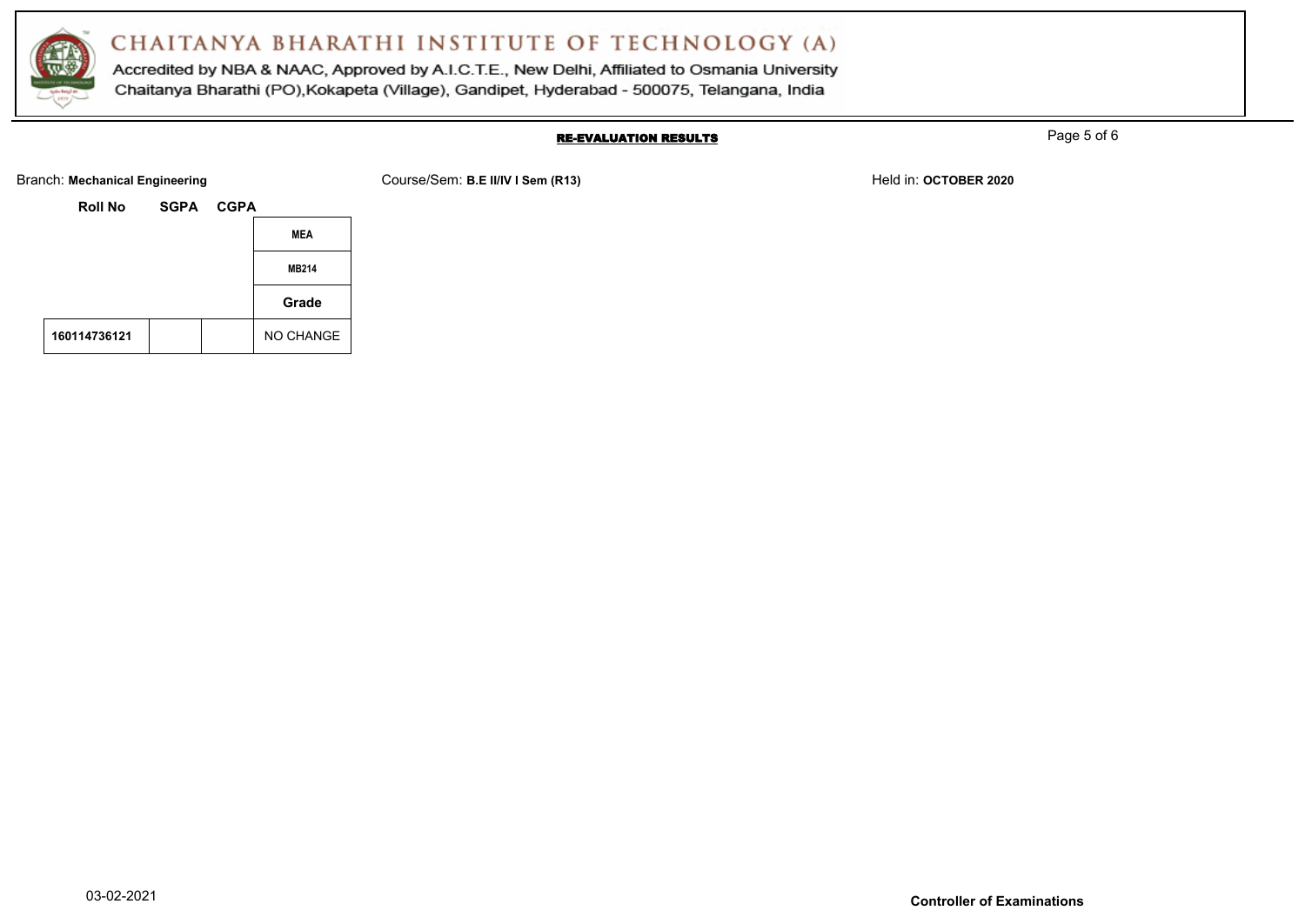

Accredited by NBA & NAAC, Approved by A.I.C.T.E., New Delhi, Affiliated to Osmania University Chaitanya Bharathi (PO), Kokapeta (Village), Gandipet, Hyderabad - 500075, Telangana, India

### RE-EVALUATION RESULTS

Page 6 of 6

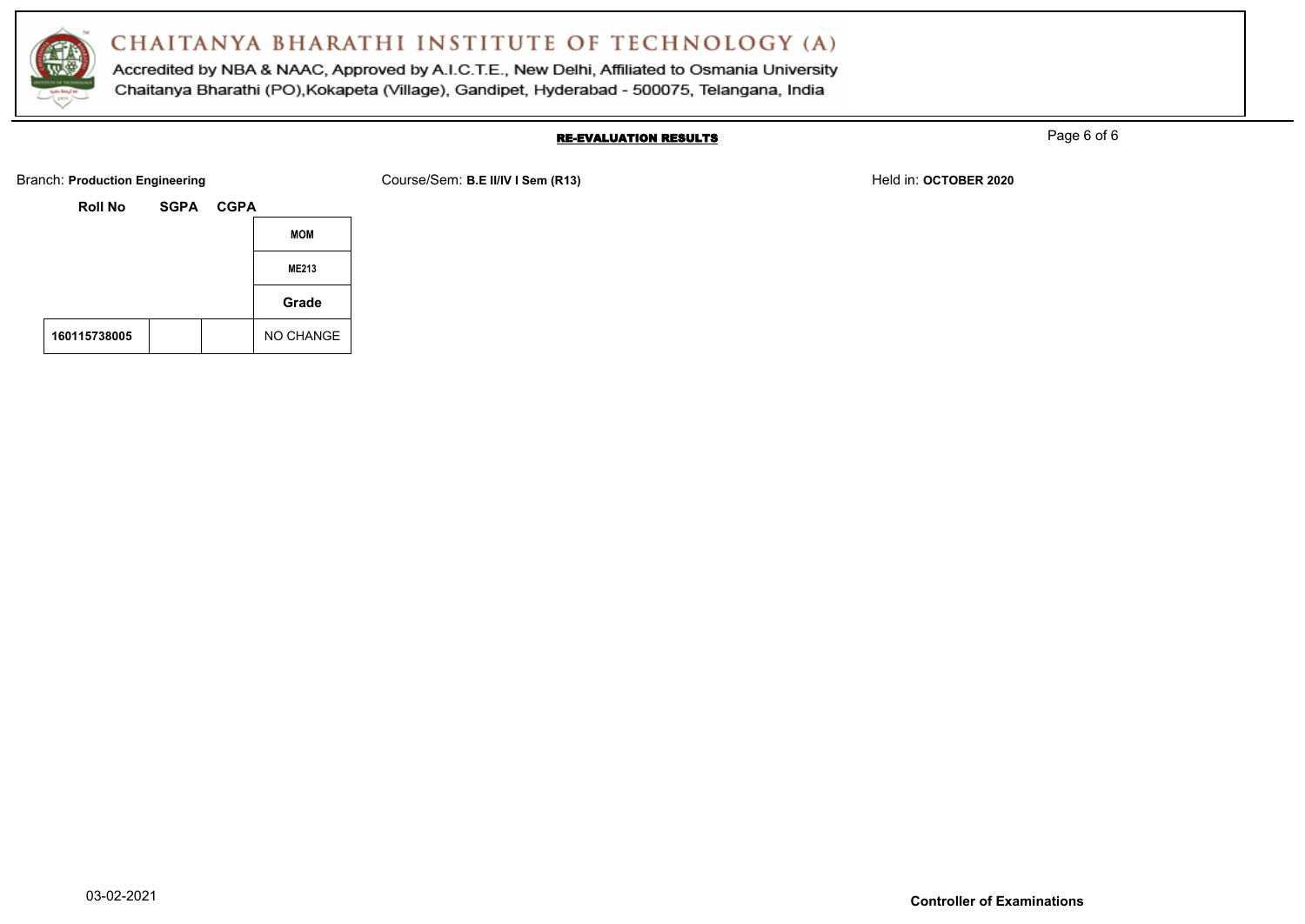

Accredited by NBA & NAAC, Approved by A.I.C.T.E., New Delhi, Affiliated to Osmania University Chaitanya Bharathi (PO), Kokapeta (Village), Gandipet, Hyderabad - 500075, Telangana, India

### RE-EVALUATION RESULTS

Page 1 of 7

Branch: Civil Engineering **COULS ACT AND COURSE COURSE COURSE ACT ACT ACT ACT ACT ACT OF COURSE ACT ACT OF COURSE ACT ACT OF COURSE ACT ACT OF COURSE ACT ACT OF COURSE ACT ACT OF COURSE ACT ACT OF COURSE ACT ACT OF COURSE** 

| <b>Roll No</b> | <b>SGPA</b> |
|----------------|-------------|
|----------------|-------------|

| <b>Roll No</b> | <b>SGPA</b> | <b>CGPA</b> |           |                  |           |
|----------------|-------------|-------------|-----------|------------------|-----------|
|                |             |             | FM-I      | S-II             | SM-II     |
|                |             |             | CE223     | CE222            | CE221     |
|                |             |             |           |                  |           |
|                |             |             | Grade     | Grade            | Grade     |
| 160113732319   |             |             | NO CHANGE | <b>NO CHANGE</b> | NO CHANGE |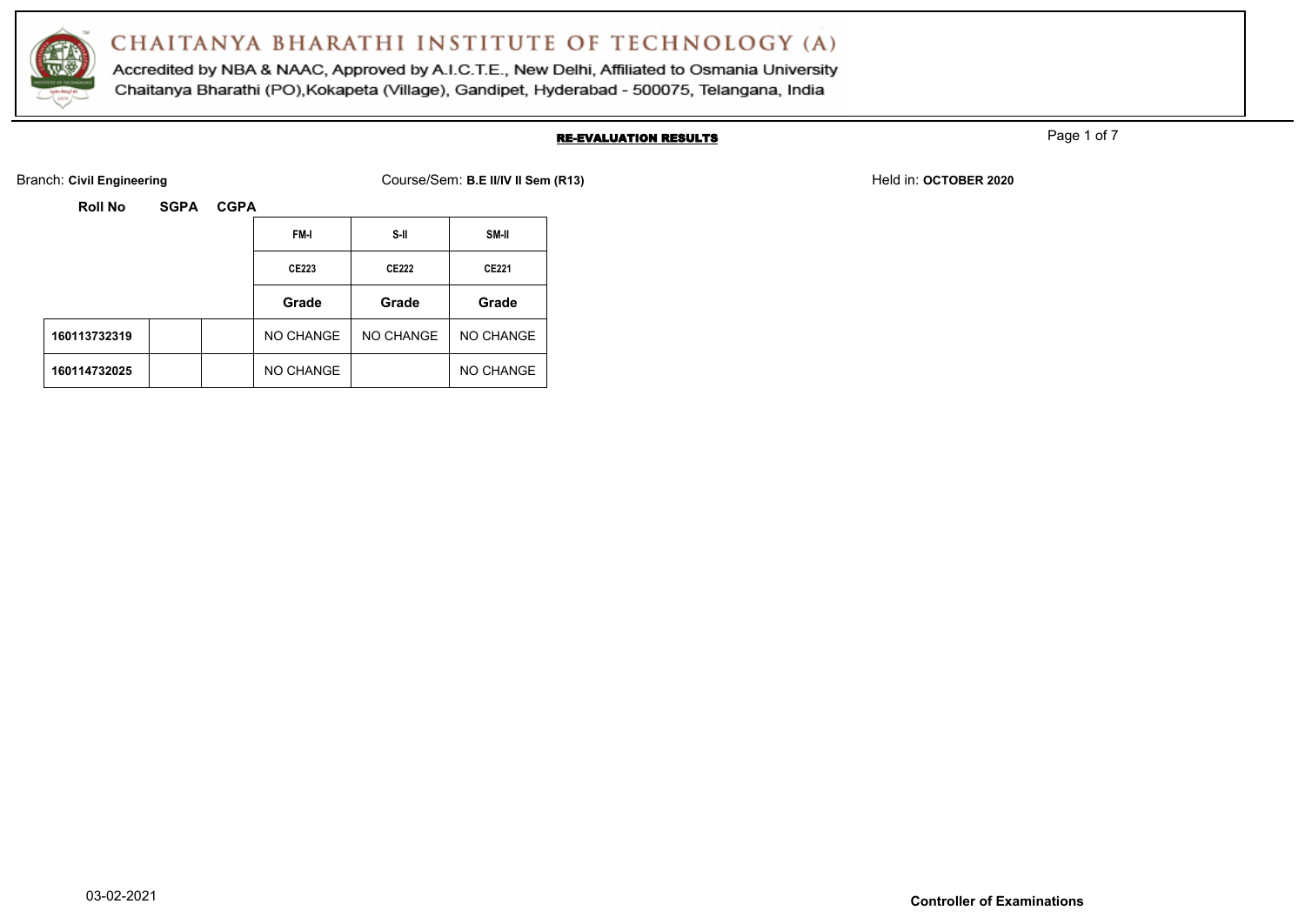

Accredited by NBA & NAAC, Approved by A.I.C.T.E., New Delhi, Affiliated to Osmania University Chaitanya Bharathi (PO), Kokapeta (Village), Gandipet, Hyderabad - 500075, Telangana, India

### RE-EVALUATION RESULTS

Page 2 of 7

Branch: **Computer Science and Engg** Course/Sem: **B.E II/IV II Sem (R13)** Held in: **OCTOBER 2020** 

|              |      | <b>CVPS</b>  | <b>MP&amp;MC</b> |
|--------------|------|--------------|------------------|
|              |      | <b>MT221</b> | <b>CS225</b>     |
|              |      | Grade        | Grade            |
| 160114733048 | 5.82 |              | Е                |
| 160114733311 |      | NO CHANGE    |                  |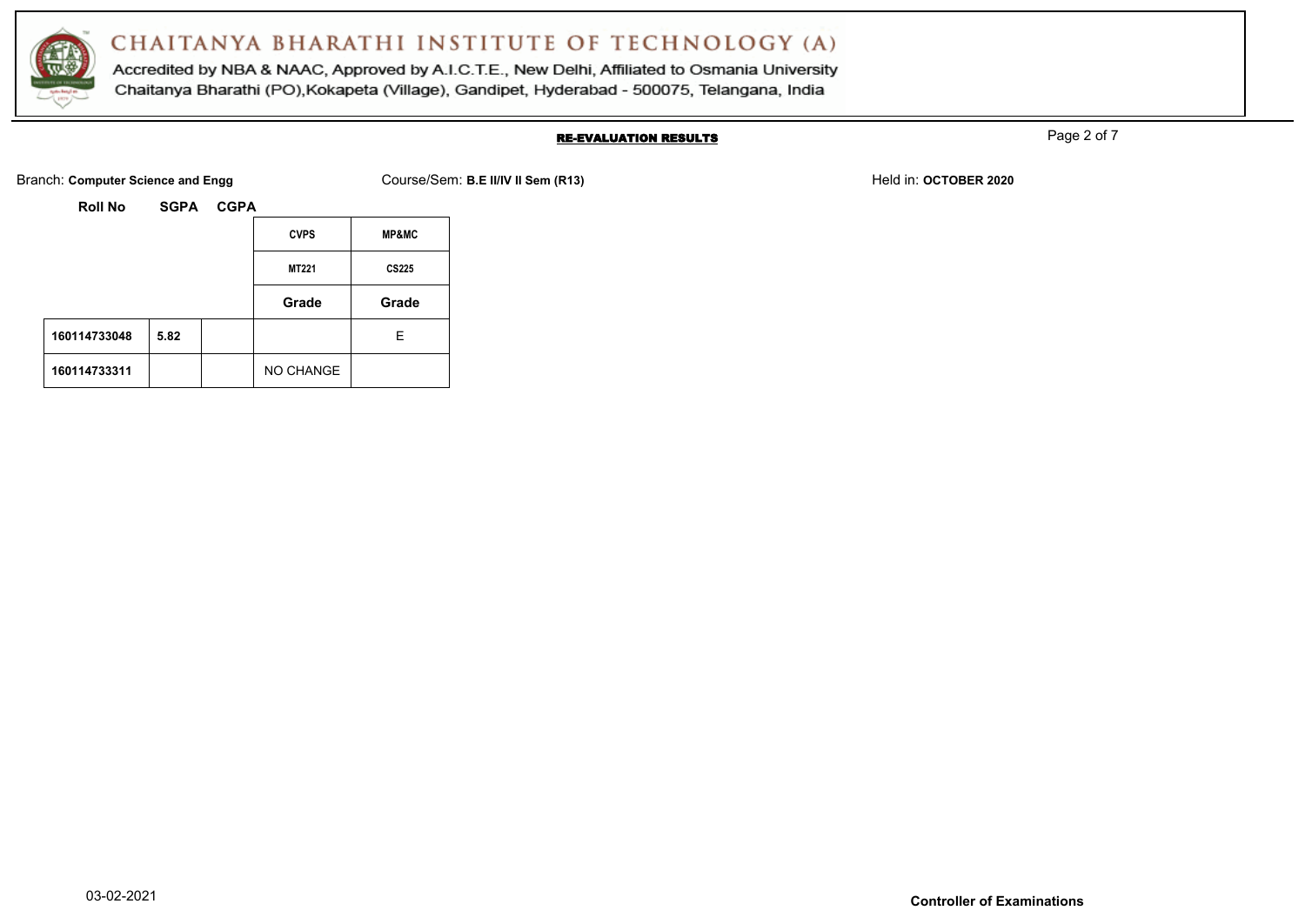

Accredited by NBA & NAAC, Approved by A.I.C.T.E., New Delhi, Affiliated to Osmania University Chaitanya Bharathi (PO), Kokapeta (Village), Gandipet, Hyderabad - 500075, Telangana, India

### RE-EVALUATION RESULTS

Page 3 of 7

Branch: Electrical and Electronics Engg **Course/Sem: B.E II/IV II Sem (R13)** Held in: OCTOBER 2020

| <b>Roll No</b> | <b>SGPA</b> | <b>CGPA</b> |
|----------------|-------------|-------------|
|                |             |             |

|              | <b>DELD</b> | EC-II        |
|--------------|-------------|--------------|
|              | EE224       | <b>EE221</b> |
|              | Grade       | Grade        |
| 160115734031 |             | NO CHANGE    |
| 160115734039 | F           | NO CHANGE    |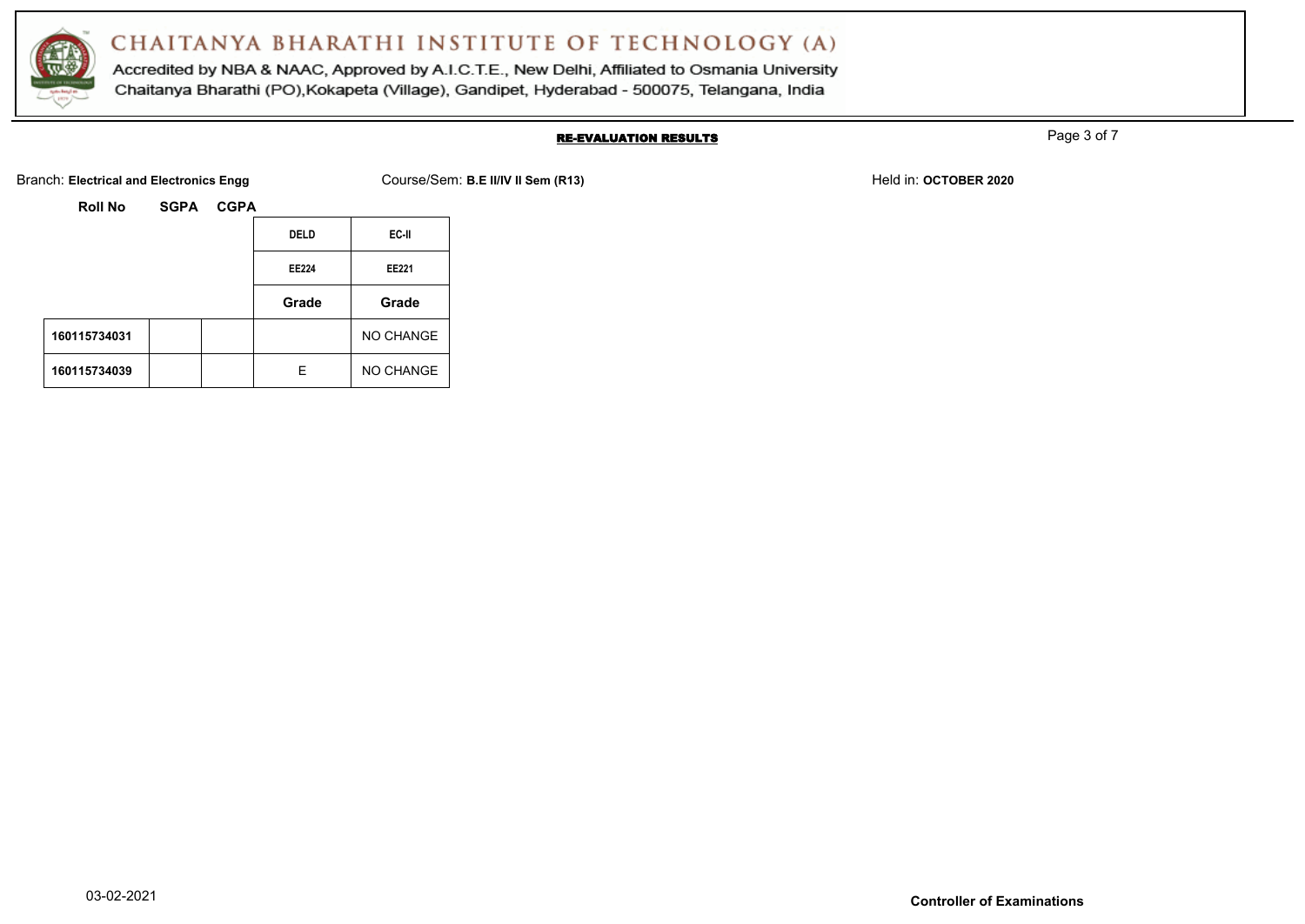

Accredited by NBA & NAAC, Approved by A.I.C.T.E., New Delhi, Affiliated to Osmania University Chaitanya Bharathi (PO), Kokapeta (Village), Gandipet, Hyderabad - 500075, Telangana, India

#### RE-EVALUATION RESULTS

Page 4 of 7

Branch: Electronics and Communication Engg Course/Sem: B.E II/IV II Sem (R13) Held in: OCTOBER 2020

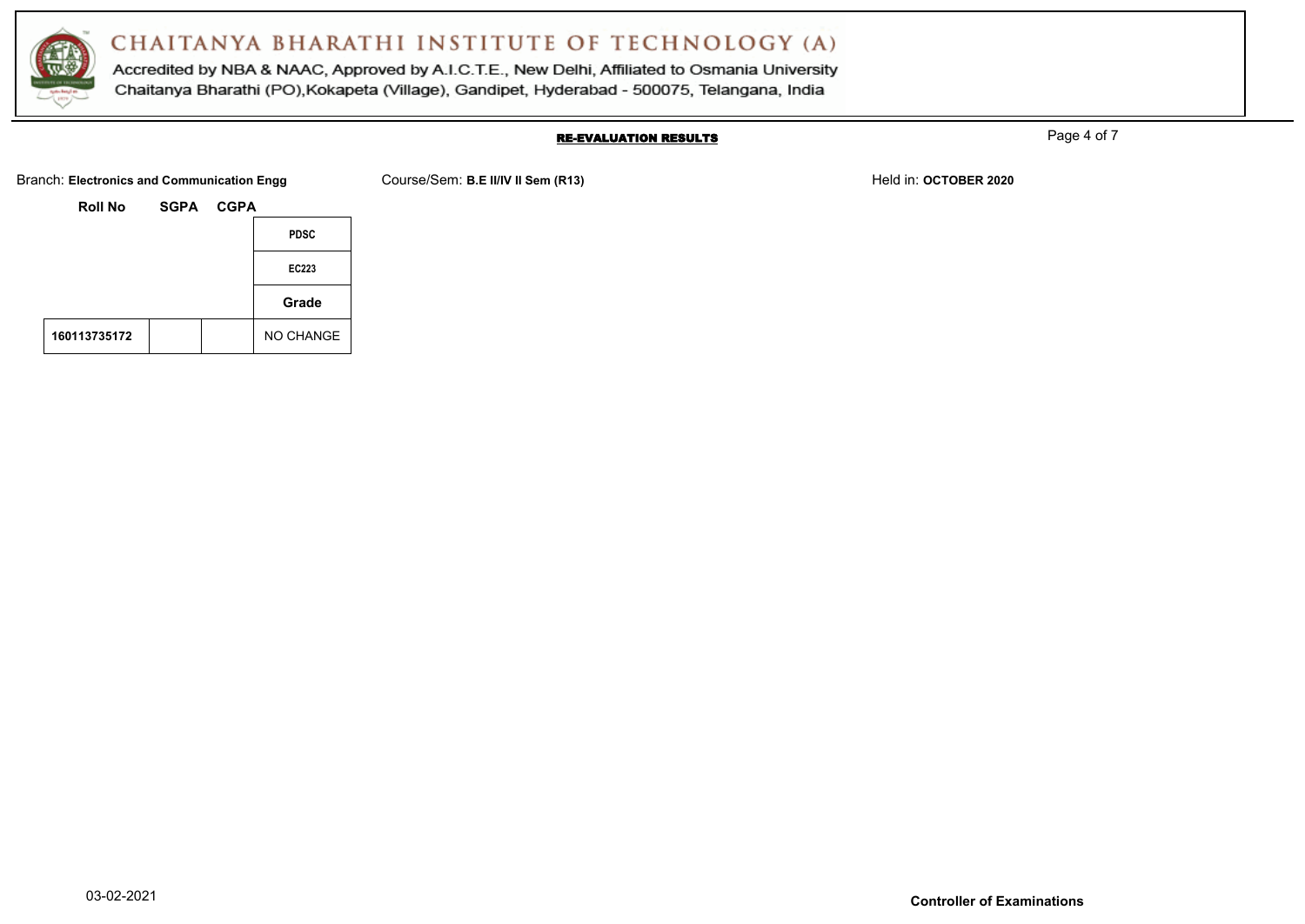

Accredited by NBA & NAAC, Approved by A.I.C.T.E., New Delhi, Affiliated to Osmania University Chaitanya Bharathi (PO), Kokapeta (Village), Gandipet, Hyderabad - 500075, Telangana, India

### RE-EVALUATION RESULTS

Page 5 of 7

Branch: Information Technology **Course/Sem: B.E II/IV II Sem (R13)** Held in: **OCTOBER 2020** Held in: **OCTOBER 2020** 

| Roll No | <b>SGPA</b> | <b>CGPA</b> |
|---------|-------------|-------------|
|         |             |             |

|              |  | Java         | TA           |
|--------------|--|--------------|--------------|
|              |  | <b>IT221</b> | <b>IT223</b> |
|              |  | Grade        | Grade        |
| 160115737308 |  | NO CHANGE    | NO CHANGE    |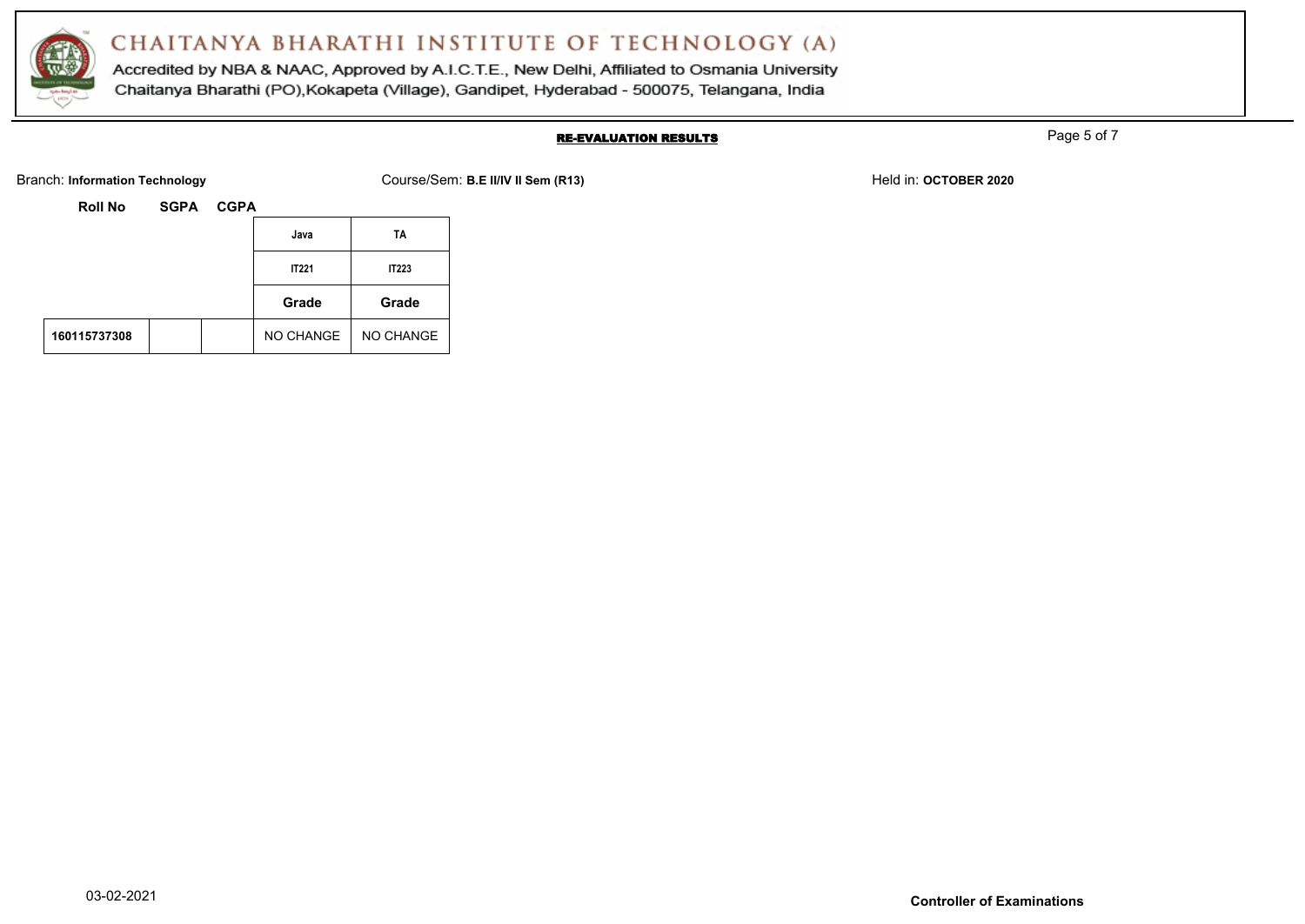

Accredited by NBA & NAAC, Approved by A.I.C.T.E., New Delhi, Affiliated to Osmania University Chaitanya Bharathi (PO), Kokapeta (Village), Gandipet, Hyderabad - 500075, Telangana, India

### RE-EVALUATION RESULTS

Page 6 of 7

Branch: Mechanical Engineering **COULS 2020** Course/Sem: **B.E II/IV II Sem (R13)** Held in: **OCTOBER 2020** Held in: **OCTOBER 2020** 

|              |      |      | <b>BE</b> | <b>CVPS</b> | <b>ECM</b>   | <b>FD</b>    | <b>KOM</b>   |
|--------------|------|------|-----------|-------------|--------------|--------------|--------------|
|              |      |      | EC215     | MT221       | <b>EE225</b> | <b>ME223</b> | <b>ME221</b> |
|              |      |      | Grade     | Grade       | Grade        | Grade        | Grade        |
| 160113736044 |      |      |           |             |              | NO CHANGE    | NO CHANGE    |
| 160114736099 |      |      |           |             |              |              | NO CHANGE    |
| 160115736018 | 5.92 | 5.92 |           |             |              |              | D            |
| 160115736037 |      |      |           | NO CHANGE   |              |              |              |
| 160115736059 |      |      | NO CHANGE | NO CHANGE   | NO CHANGE    | NO CHANGE    |              |
|              |      |      |           |             |              |              |              |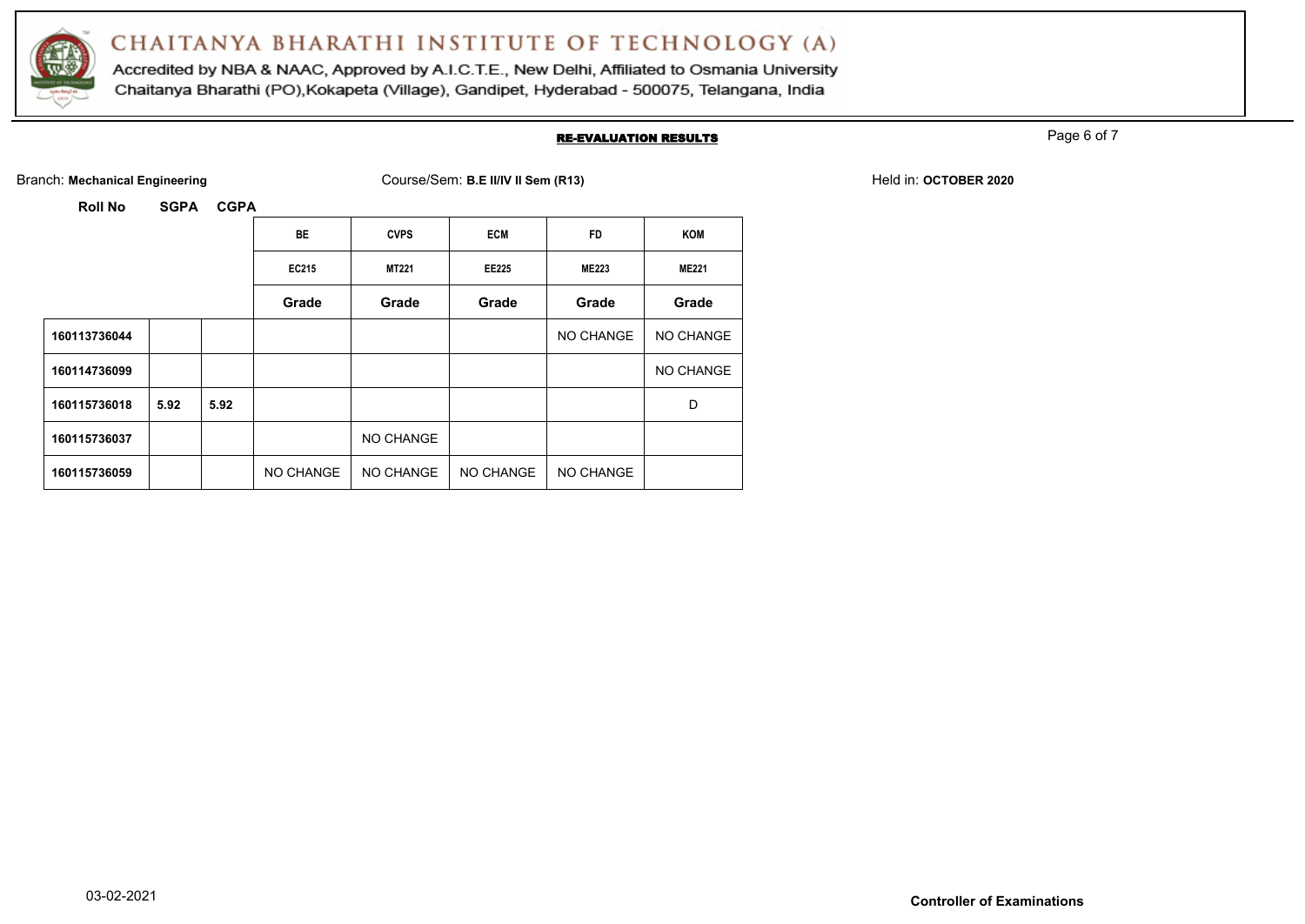

Accredited by NBA & NAAC, Approved by A.I.C.T.E., New Delhi, Affiliated to Osmania University Chaitanya Bharathi (PO), Kokapeta (Village), Gandipet, Hyderabad - 500075, Telangana, India

### RE-EVALUATION RESULTS

Page 7 of 7

Branch: **Production Engineering** The Course/Sem: **B.E II/IV II Sem (R13)** Held in: **OCTOBER 2020** Held in: **OCTOBER 2020** 

|              |      | <b>BE</b> | <b>CVPS</b>  | <b>ECM</b>   | KOM          | TD           |
|--------------|------|-----------|--------------|--------------|--------------|--------------|
|              |      | EC215     | <b>MT221</b> | <b>EE225</b> | <b>ME221</b> | <b>ME222</b> |
|              |      | Grade     | Grade        | Grade        | Grade        | Grade        |
| 160113738004 |      |           |              |              | NO CHANGE    |              |
| 160115738005 |      |           |              | NO CHANGE    |              |              |
| 160115738021 |      | NO CHANGE | NO CHANGE    |              | NO CHANGE    |              |
| 160115738302 |      |           |              |              | NO CHANGE    | NO CHANGE    |
| 160115738310 | 5.33 |           |              | E            | E            |              |
|              |      |           |              |              |              |              |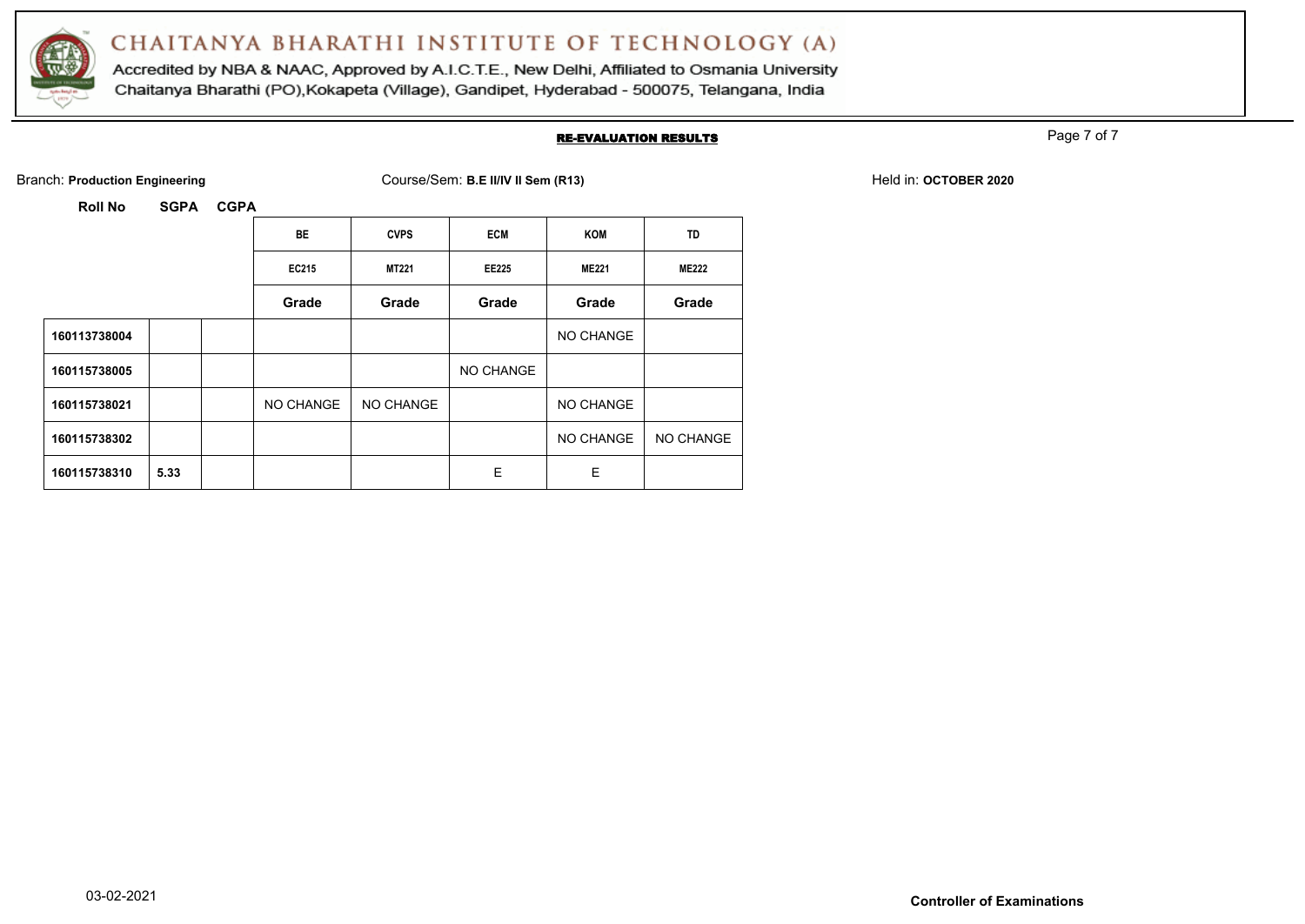

Accredited by NBA & NAAC, Approved by A.I.C.T.E., New Delhi, Affiliated to Osmania University Chaitanya Bharathi (PO), Kokapeta (Village), Gandipet, Hyderabad - 500075, Telangana, India

### RE-EVALUATION RESULTS

Page 1 of 4

Branch: **Civil Engineering** Course/Sem: **B.E III/IV I Sem (R13)** Held in: **OCTOBER 2020**

| Roll No | <b>SGPA</b> | <b>CGPA</b> |
|---------|-------------|-------------|
|         |             |             |

|              |  | <b>FM-II</b> | TE    | TOS-I     |
|--------------|--|--------------|-------|-----------|
|              |  | CE312        | CE315 | CE313     |
|              |  | Grade        | Grade | Grade     |
| 160113732319 |  |              |       | NO CHANGE |
| 160114732025 |  |              | Е     | NO CHANGE |
| 160115732037 |  | NO CHANGE    |       |           |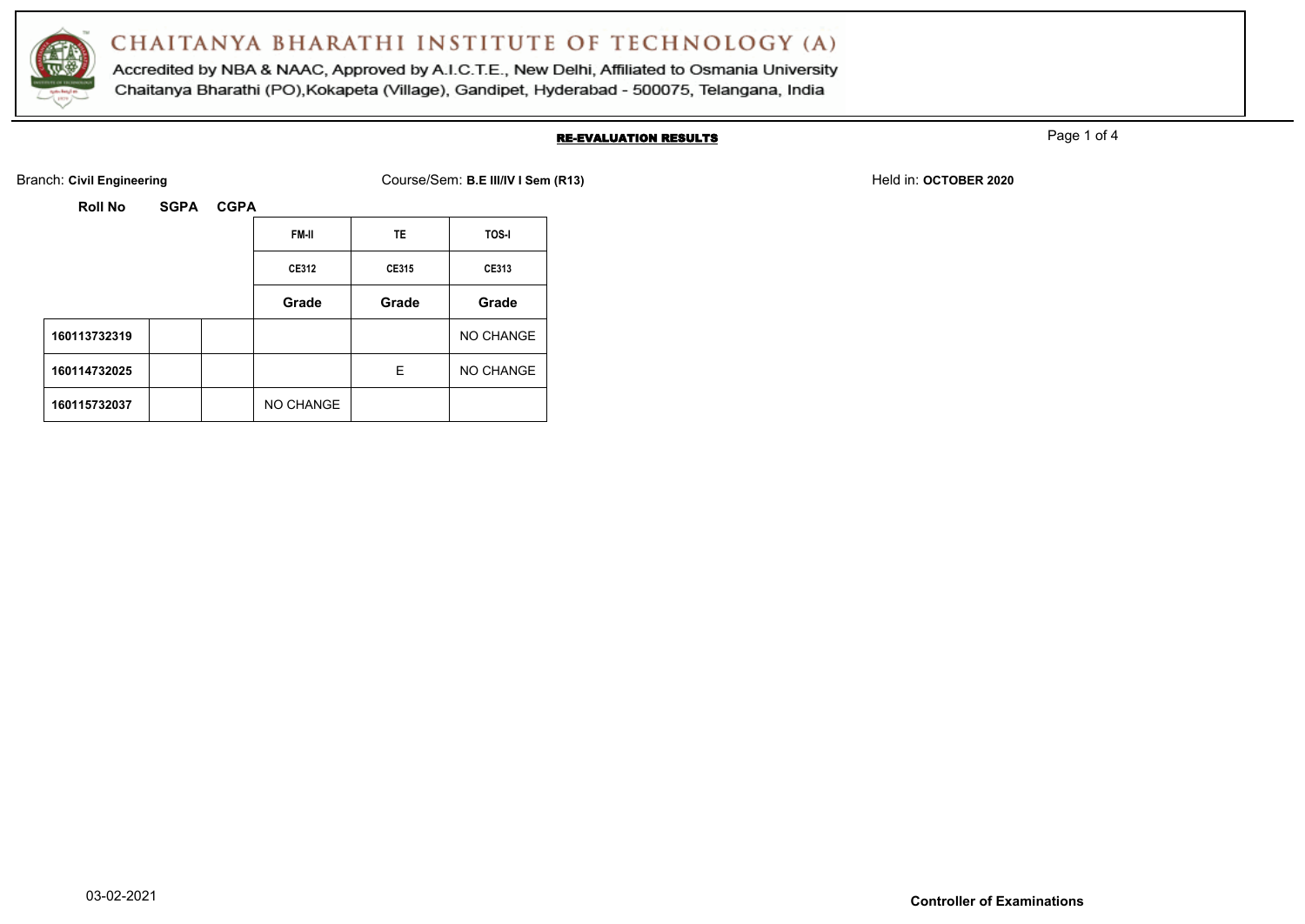

Accredited by NBA & NAAC, Approved by A.I.C.T.E., New Delhi, Affiliated to Osmania University Chaitanya Bharathi (PO), Kokapeta (Village), Gandipet, Hyderabad - 500075, Telangana, India

### RE-EVALUATION RESULTS

Page 2 of 4

Branch: Electrical and Electronics Engg **Course/Sem: B.E III/IV I Sem (R13)** Held in: OCTOBER 2020

|              |  | <b>PE</b> | PS-II     |
|--------------|--|-----------|-----------|
|              |  | EE314     | EE311     |
|              |  | Grade     | Grade     |
| 160115734017 |  |           | NO CHANGE |
| 160115734086 |  | NO CHANGE |           |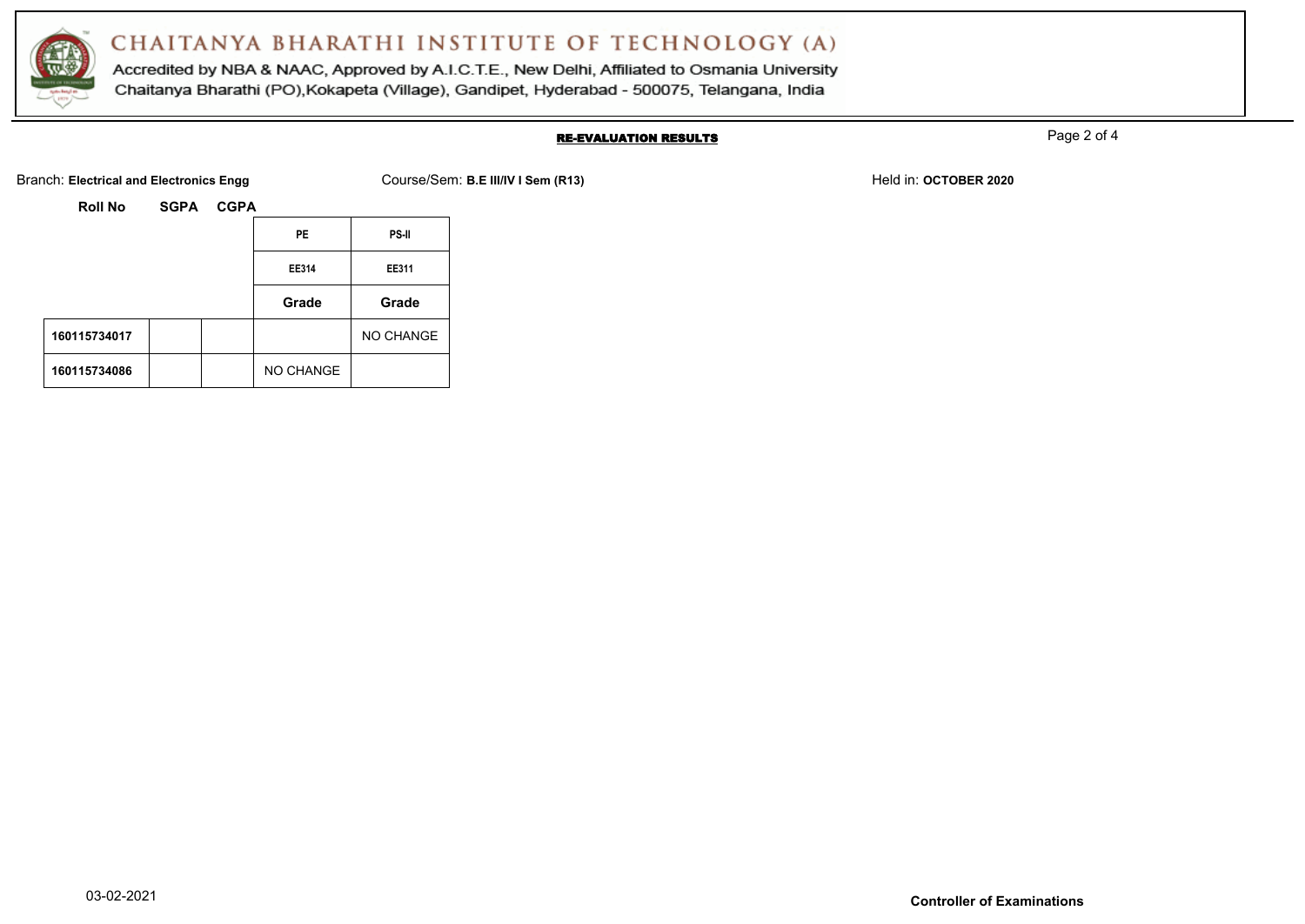

Accredited by NBA & NAAC, Approved by A.I.C.T.E., New Delhi, Affiliated to Osmania University Chaitanya Bharathi (PO), Kokapeta (Village), Gandipet, Hyderabad - 500075, Telangana, India

### RE-EVALUATION RESULTS

Page 3 of 4

Branch: Electronics and Communication Engg Course/Sem: B.E III/IV I Sem (R13) Held in: OCTOBER 2020

|  | Roll No |  | <b>SGPA</b> |
|--|---------|--|-------------|
|--|---------|--|-------------|

|              |  | DC        | DIC       |
|--------------|--|-----------|-----------|
|              |  | EC315     | EC312     |
|              |  | Grade     | Grade     |
| 160113735172 |  |           | NO CHANGE |
| 160115735181 |  | NO CHANGE | NO CHANGE |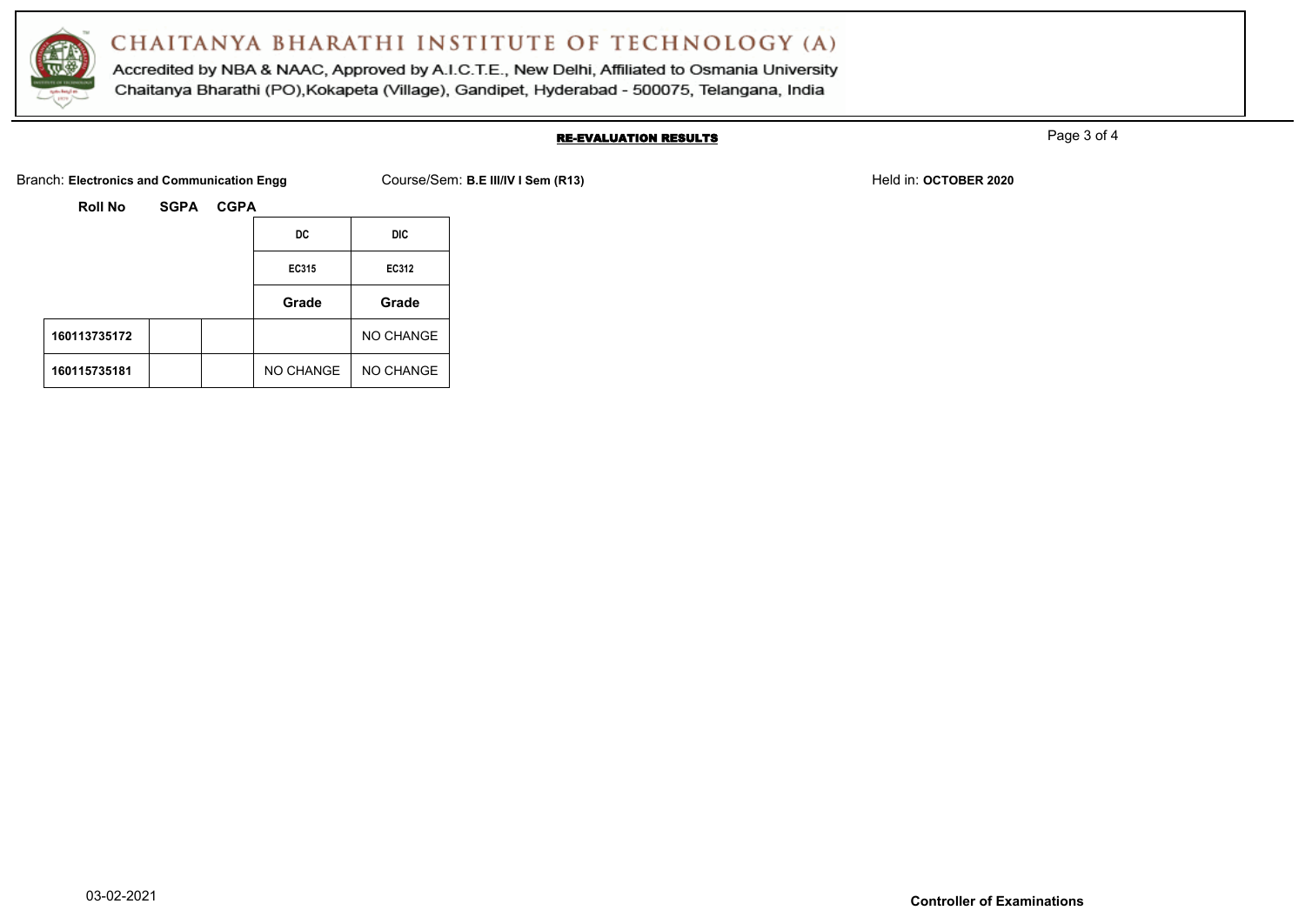

Accredited by NBA & NAAC, Approved by A.I.C.T.E., New Delhi, Affiliated to Osmania University Chaitanya Bharathi (PO), Kokapeta (Village), Gandipet, Hyderabad - 500075, Telangana, India

### RE-EVALUATION RESULTS

Page 4 of 4

Branch: **Production Engineering** The School Course/Sem: **B.E III/IV I Sem (R13)** Held in: **OCTOBER 2020** Held in: **OCTOBER 2020** 

|              |      | <b>ATHT</b> | <b>DM</b>    | <b>DME</b>   |
|--------------|------|-------------|--------------|--------------|
|              |      | PE313       | <b>ME311</b> | <b>ME315</b> |
|              |      | Grade       | Grade        | Grade        |
| 160113738004 |      | NO CHANGE   | NO CHANGE    |              |
| 160115738005 |      |             |              | NO CHANGE    |
| 160115738021 |      | NO CHANGE   | NO CHANGE    |              |
| 160115738302 |      |             | NO CHANGE    |              |
| 160115738310 | 6.33 |             | Е            |              |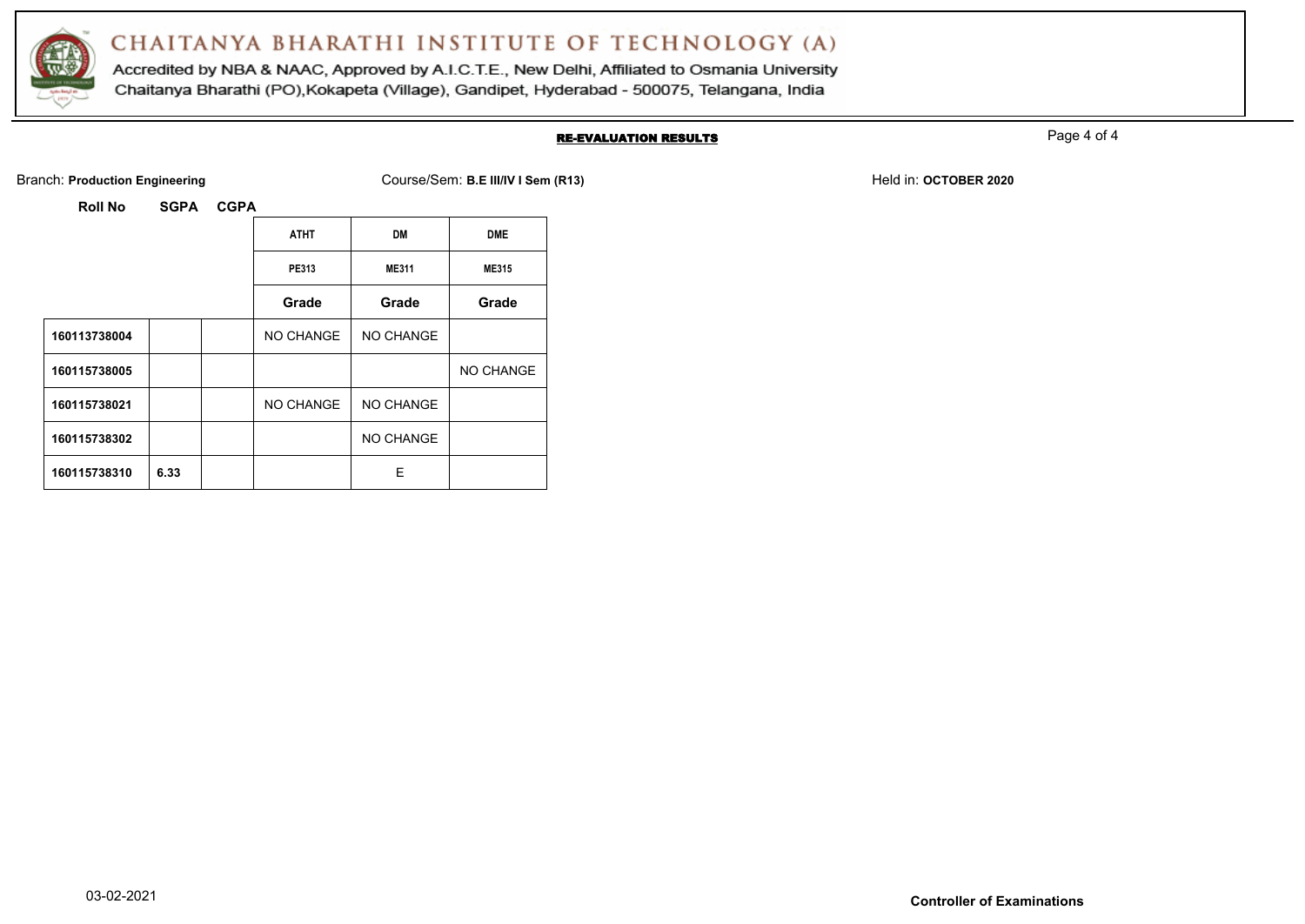

Accredited by NBA & NAAC, Approved by A.I.C.T.E., New Delhi, Affiliated to Osmania University Chaitanya Bharathi (PO), Kokapeta (Village), Gandipet, Hyderabad - 500075, Telangana, India

### RE-EVALUATION RESULTS

Page 1 of 4

Branch: Civil Engineering **COULS ENGINEER 2020** Course/Sem: **B.E III/IV II Sem (R13)** Held in: **OCTOBER 2020** Held in: **OCTOBER 2020** 

| <b>Roll No</b> | SGPA CGPA |               |
|----------------|-----------|---------------|
|                |           | <b>TOS-II</b> |
|                |           | CE323         |
|                |           | Grade         |
| 160113732319   |           | NO CHANGE     |
| 160115732038   |           | NO CHANGE     |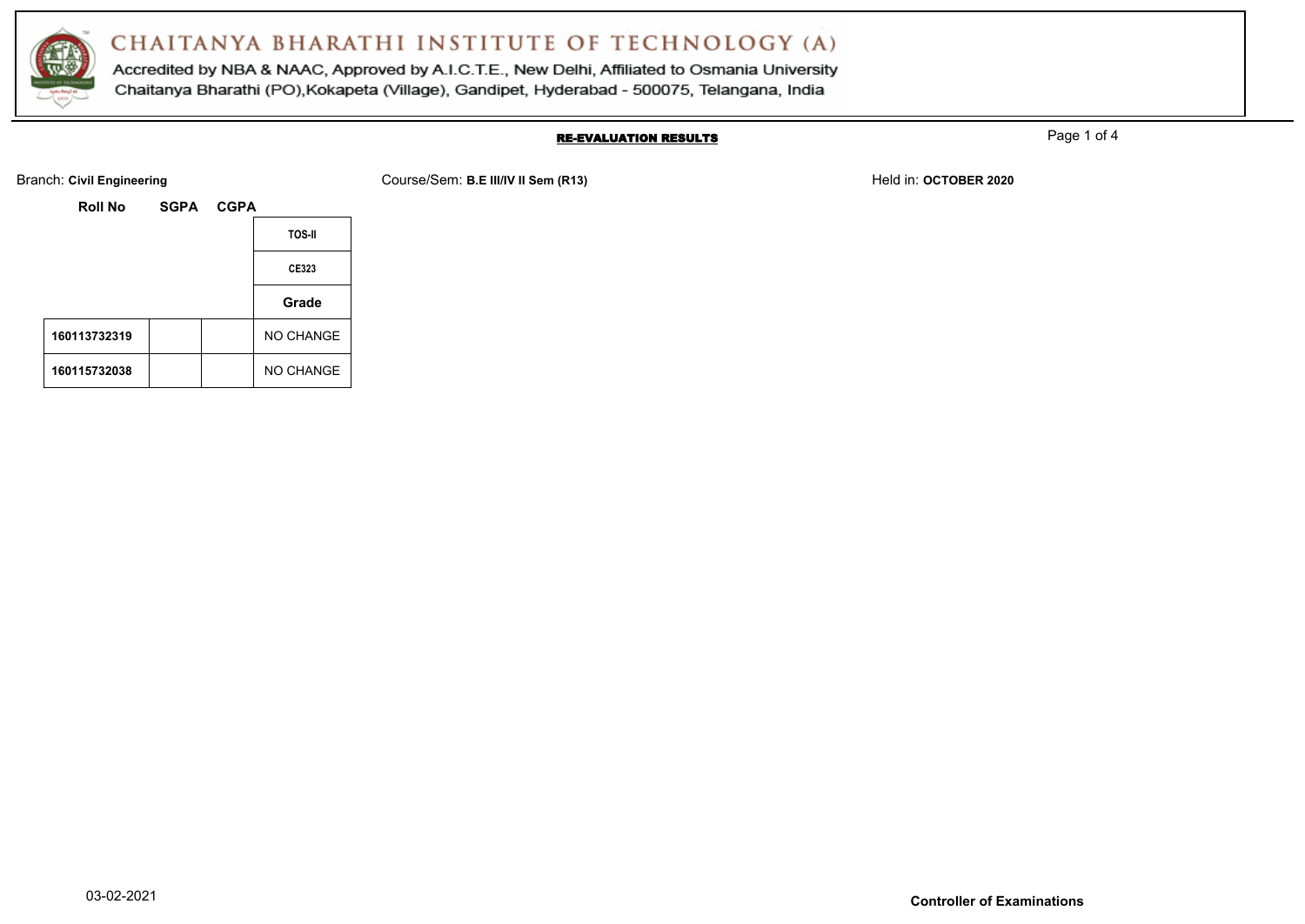

Accredited by NBA & NAAC, Approved by A.I.C.T.E., New Delhi, Affiliated to Osmania University Chaitanya Bharathi (PO), Kokapeta (Village), Gandipet, Hyderabad - 500075, Telangana, India

#### RE-EVALUATION RESULTS

Page 2 of 4

Branch: **Electrical and Electronics Engg Course/Sem: B.E III/IV II Sem (R13)** Held in: **OCTOBER 2020** Held in: **OCTOBER 2020** 

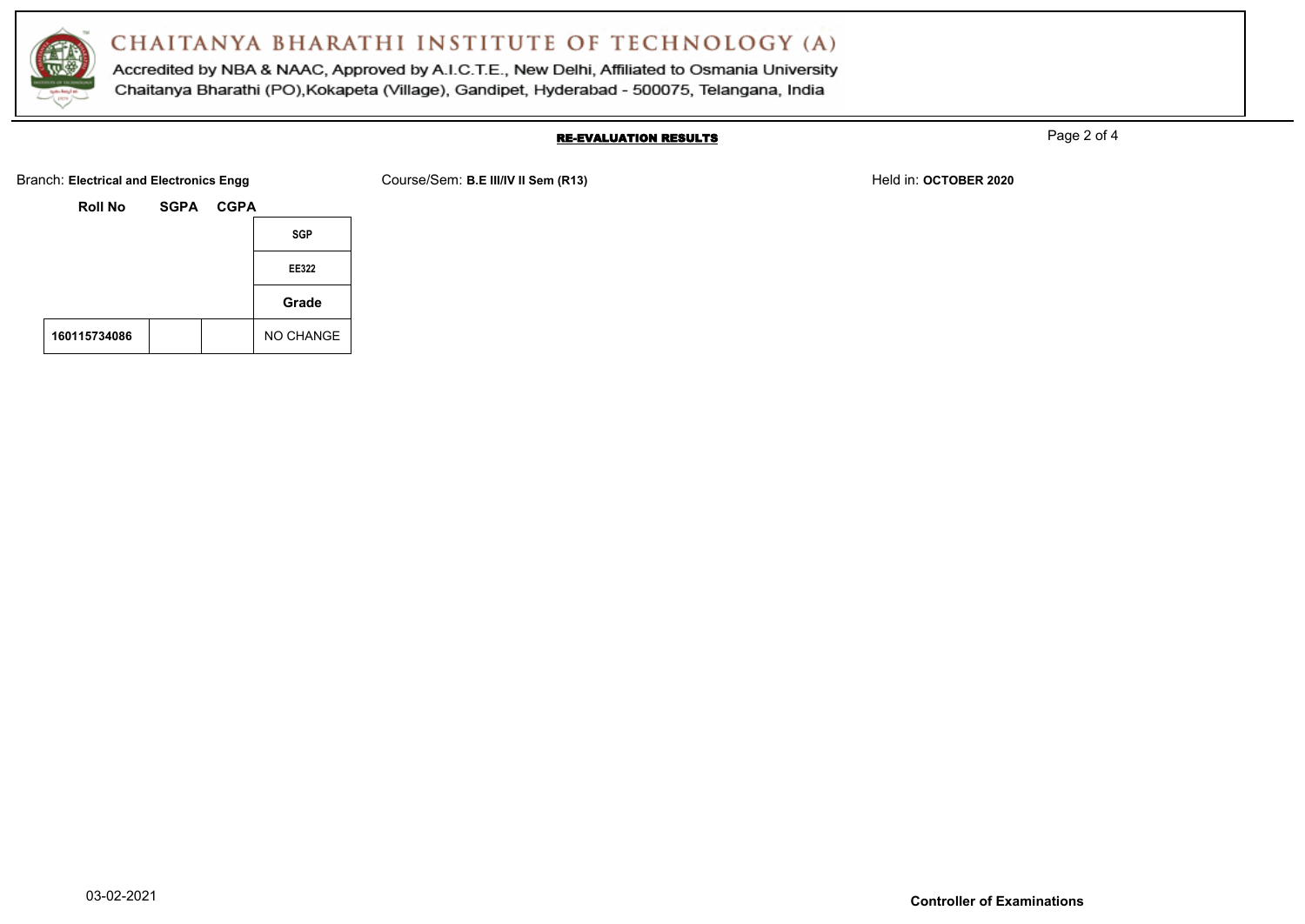

Accredited by NBA & NAAC, Approved by A.I.C.T.E., New Delhi, Affiliated to Osmania University Chaitanya Bharathi (PO), Kokapeta (Village), Gandipet, Hyderabad - 500075, Telangana, India

#### RE-EVALUATION RESULTS

Page 3 of 4

Branch: Electronics and Communication Engg Course/Sem: B.E III/IV II Sem (R13) Held in: OCTOBER 2020

**Roll No SGPA CGPA DSP EC323 Grade** 160114735114 | | | | NO CHANGE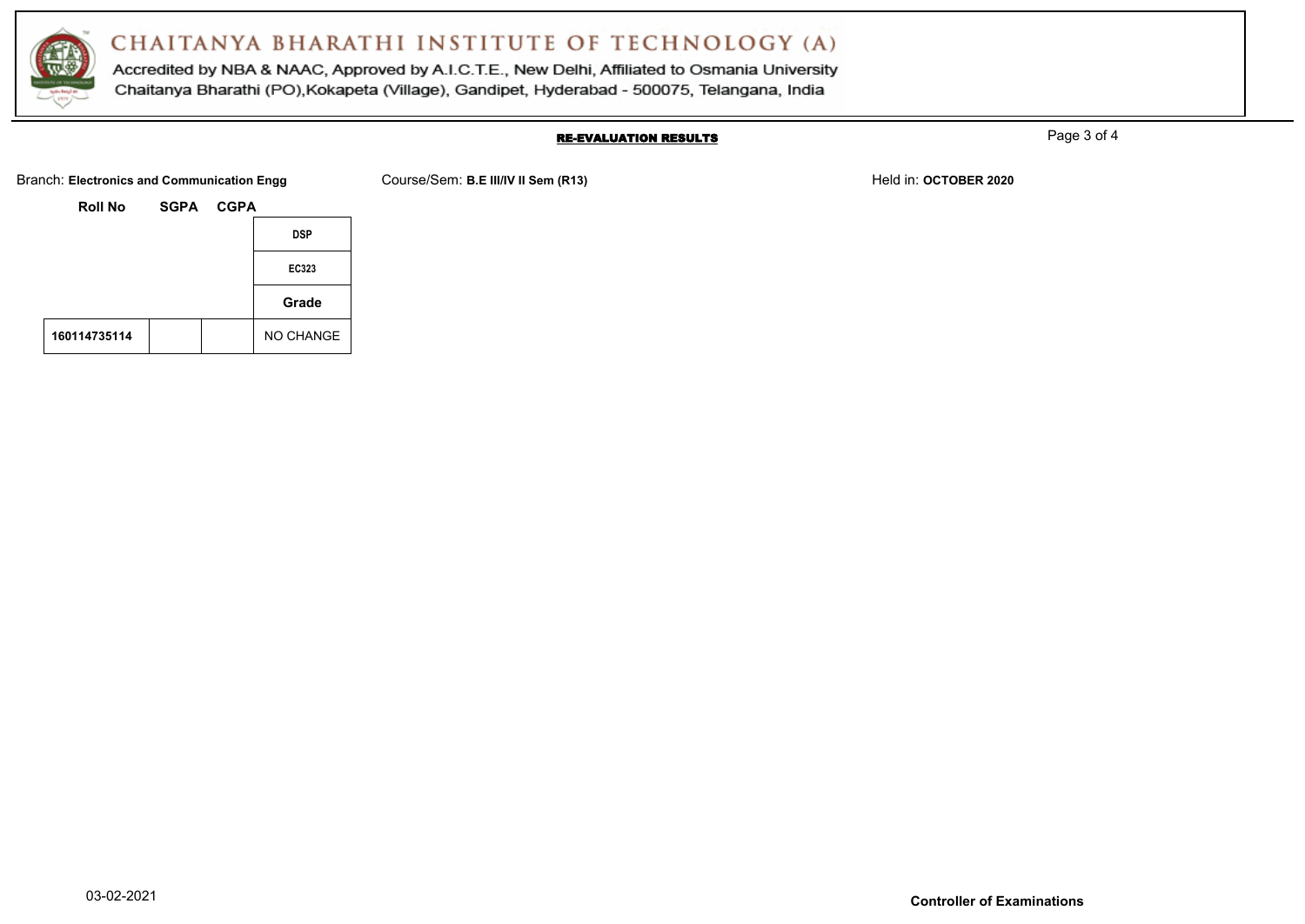

Accredited by NBA & NAAC, Approved by A.I.C.T.E., New Delhi, Affiliated to Osmania University Chaitanya Bharathi (PO), Kokapeta (Village), Gandipet, Hyderabad - 500075, Telangana, India

### RE-EVALUATION RESULTS

Page 4 of 4

Branch: **Production Engineering** The School Course/Sem: **B.E III/IV II Sem (R13)** Held in: **OCTOBER 2020** Held in: **OCTOBER 2020** 

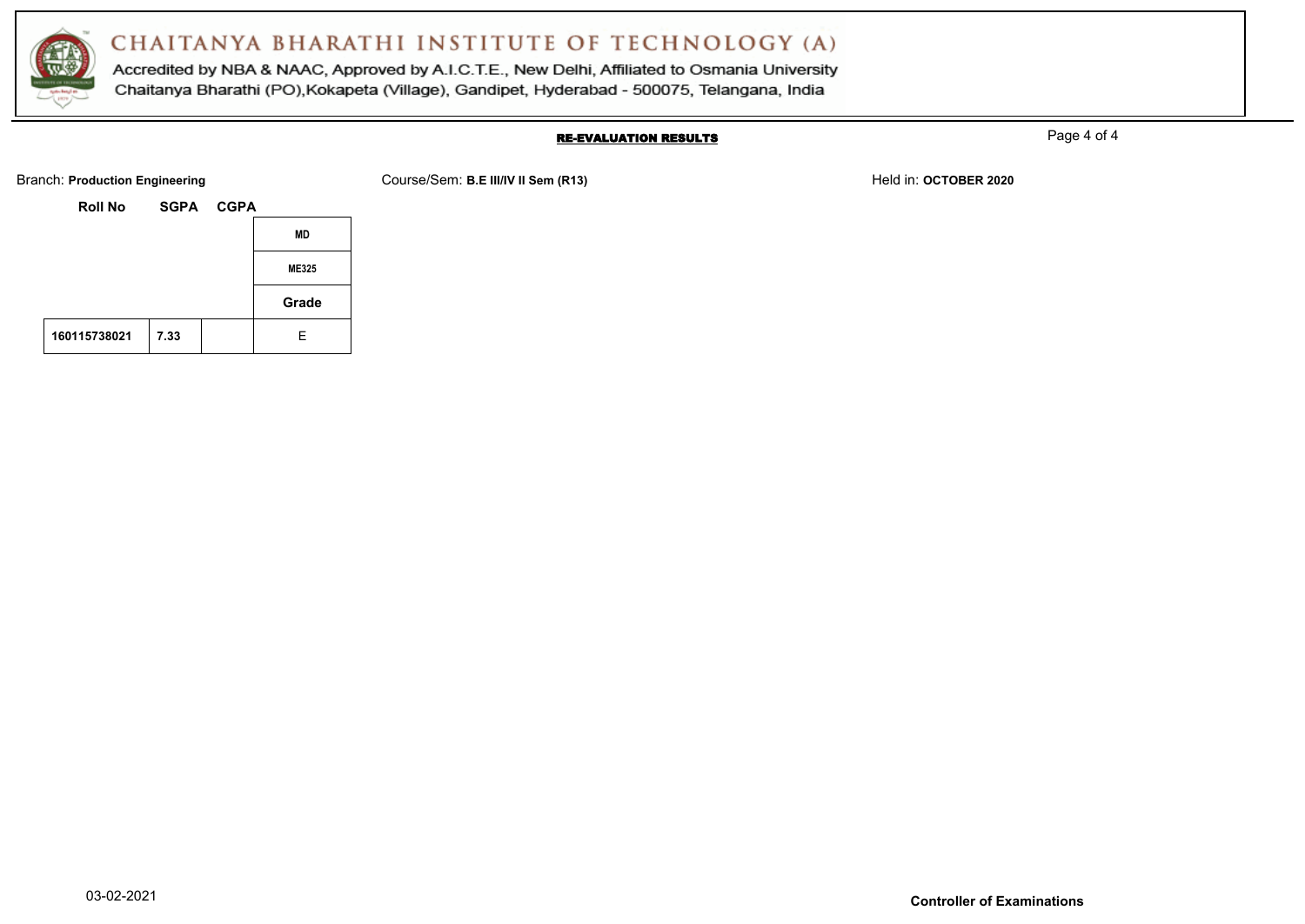

Accredited by NBA & NAAC, Approved by A.I.C.T.E., New Delhi, Affiliated to Osmania University Chaitanya Bharathi (PO), Kokapeta (Village), Gandipet, Hyderabad - 500075, Telangana, India

### RE-EVALUATION RESULTS

Page 1 of 1

Branch: Chemical Engineering **COURSE 2020** Course/Sem: B.Tech III/IV II Sem (R13) Held in: OCTOBER 2020

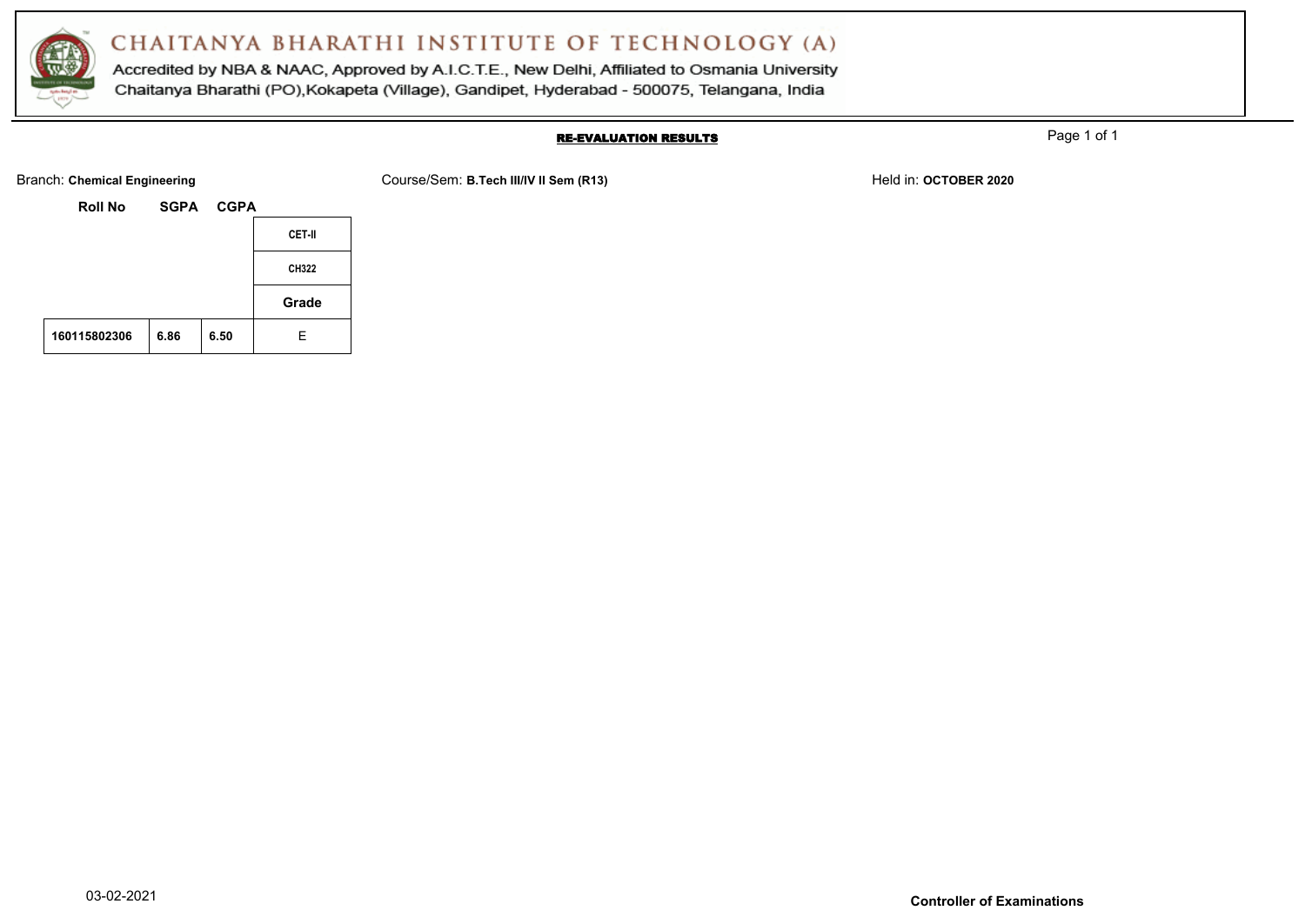

Accredited by NBA & NAAC, Approved by A.I.C.T.E., New Delhi, Affiliated to Osmania University Chaitanya Bharathi (PO), Kokapeta (Village), Gandipet, Hyderabad - 500075, Telangana, India

### RE-EVALUATION RESULTS

Page 1 of 4

**Roll No SGPA CGPA FE CE413**



Branch: Civil Engineering **COURSE 2020** Course/Sem: B.E IV/IV I Sem (R13) Held in: OCTOBER 2020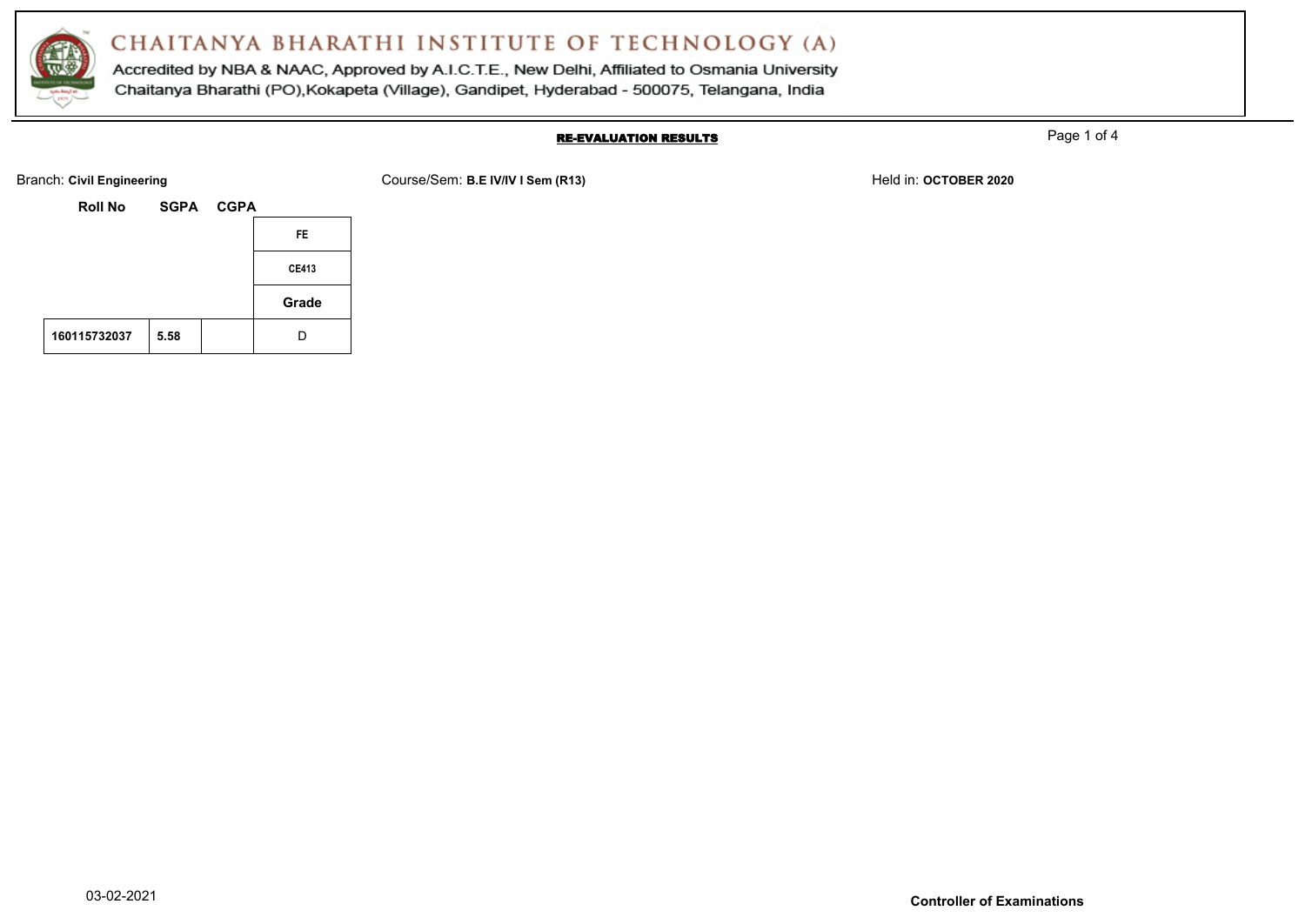

Accredited by NBA & NAAC, Approved by A.I.C.T.E., New Delhi, Affiliated to Osmania University Chaitanya Bharathi (PO), Kokapeta (Village), Gandipet, Hyderabad - 500075, Telangana, India

### RE-EVALUATION RESULTS

Page 2 of 4

Branch: Electrical and Electronics Engg **Course/Sem: B.E IV/IV I Sem (R13)** Held in: OCTOBER 2020

|              |  | <b>HVDC &amp; FACTS</b> | <b>PSD</b> |
|--------------|--|-------------------------|------------|
|              |  | <b>EE413</b>            | EE412      |
|              |  | Grade                   | Grade      |
| 160115734086 |  | NO CHANGE               | NO CHANGE  |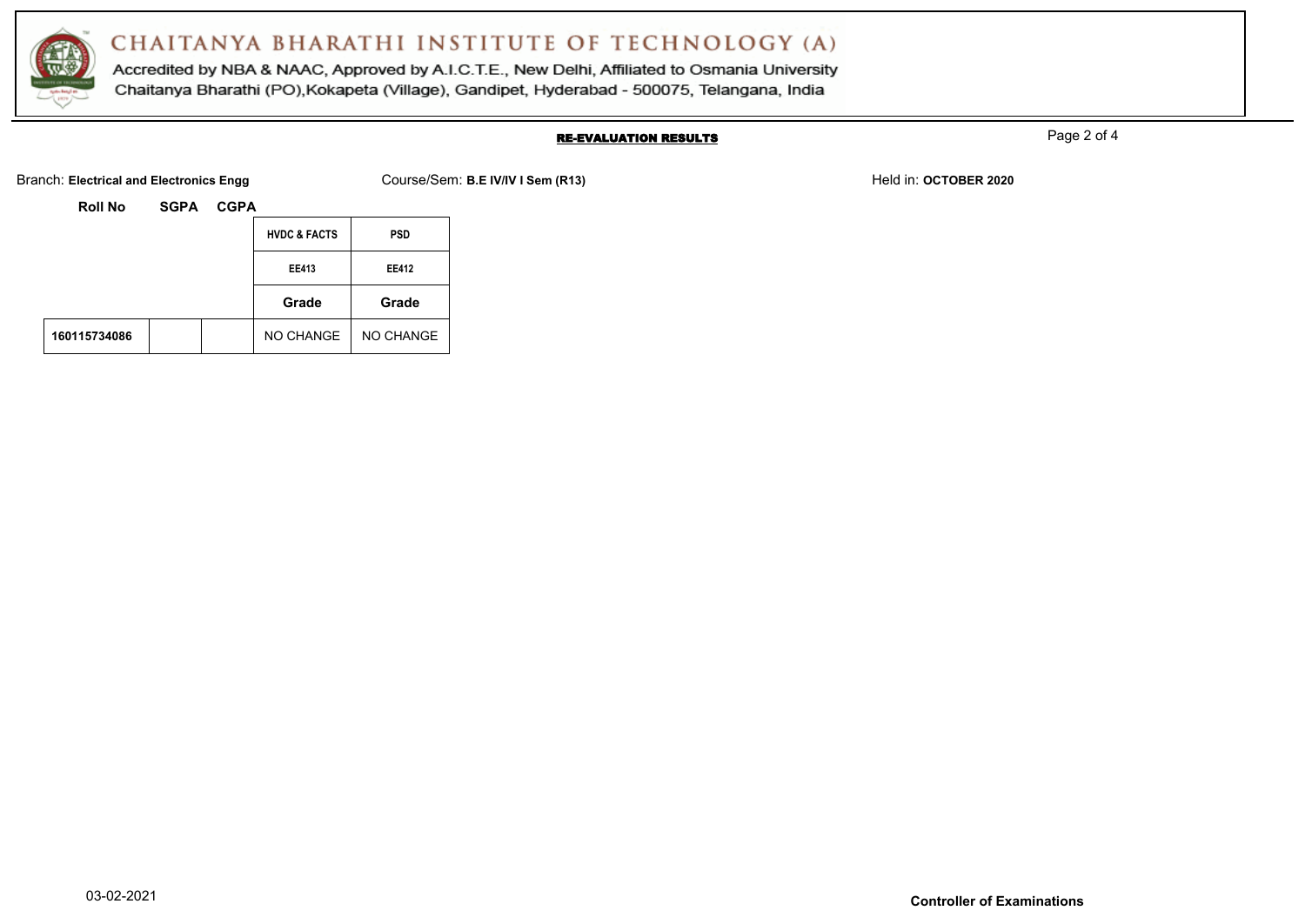

Accredited by NBA & NAAC, Approved by A.I.C.T.E., New Delhi, Affiliated to Osmania University Chaitanya Bharathi (PO), Kokapeta (Village), Gandipet, Hyderabad - 500075, Telangana, India

#### RE-EVALUATION RESULTS

Page 3 of 4

Branch: Electronics and Communication Engg Course/Sem: B.E IV/IV I Sem (R13) Held in: OCTOBER 2020

**Roll No SGPA CGPA VLSID EC413 Grade** 160113735172 | | | NO CHANGE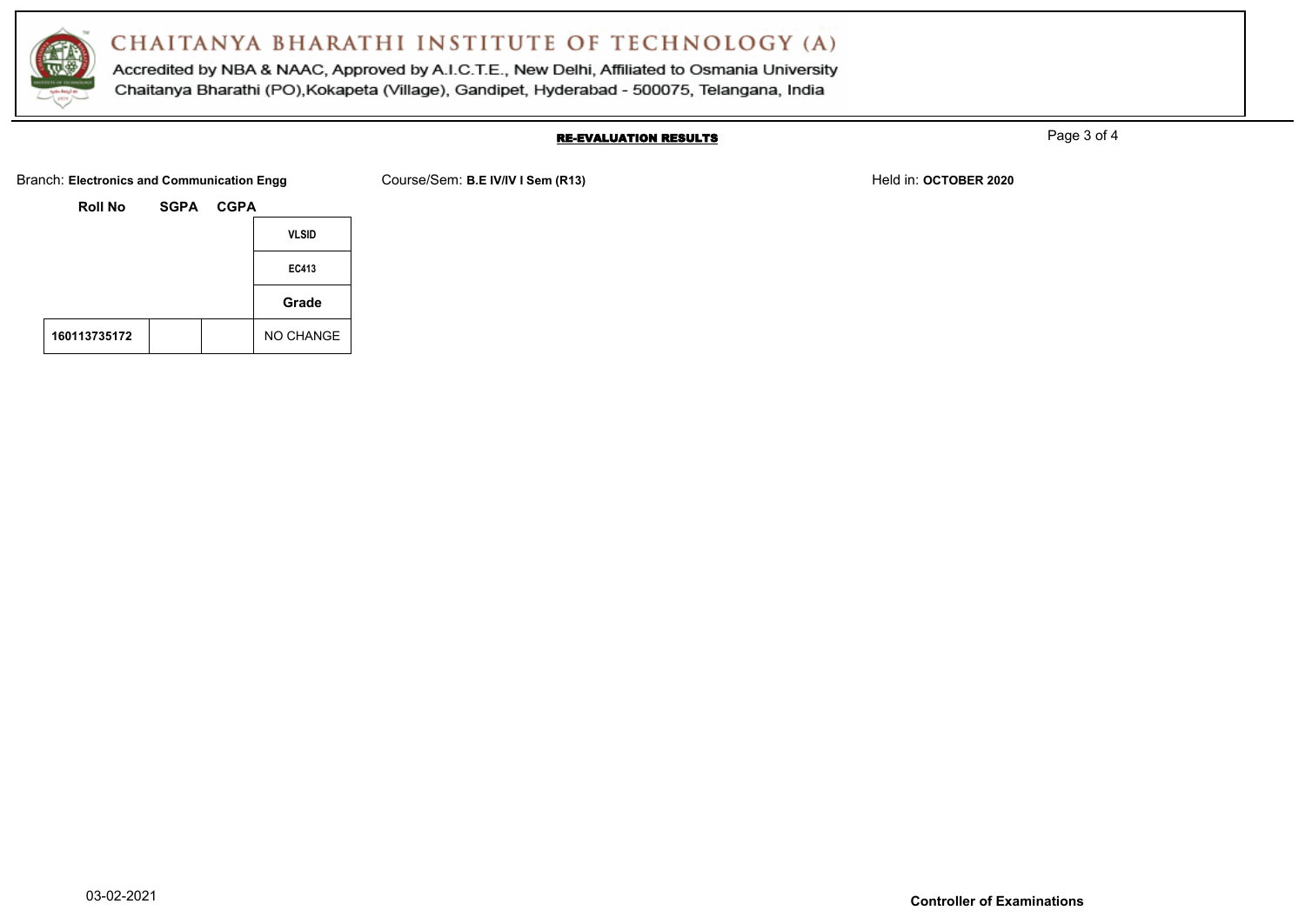

Accredited by NBA & NAAC, Approved by A.I.C.T.E., New Delhi, Affiliated to Osmania University Chaitanya Bharathi (PO), Kokapeta (Village), Gandipet, Hyderabad - 500075, Telangana, India

#### RE-EVALUATION RESULTS

Page 4 of 4